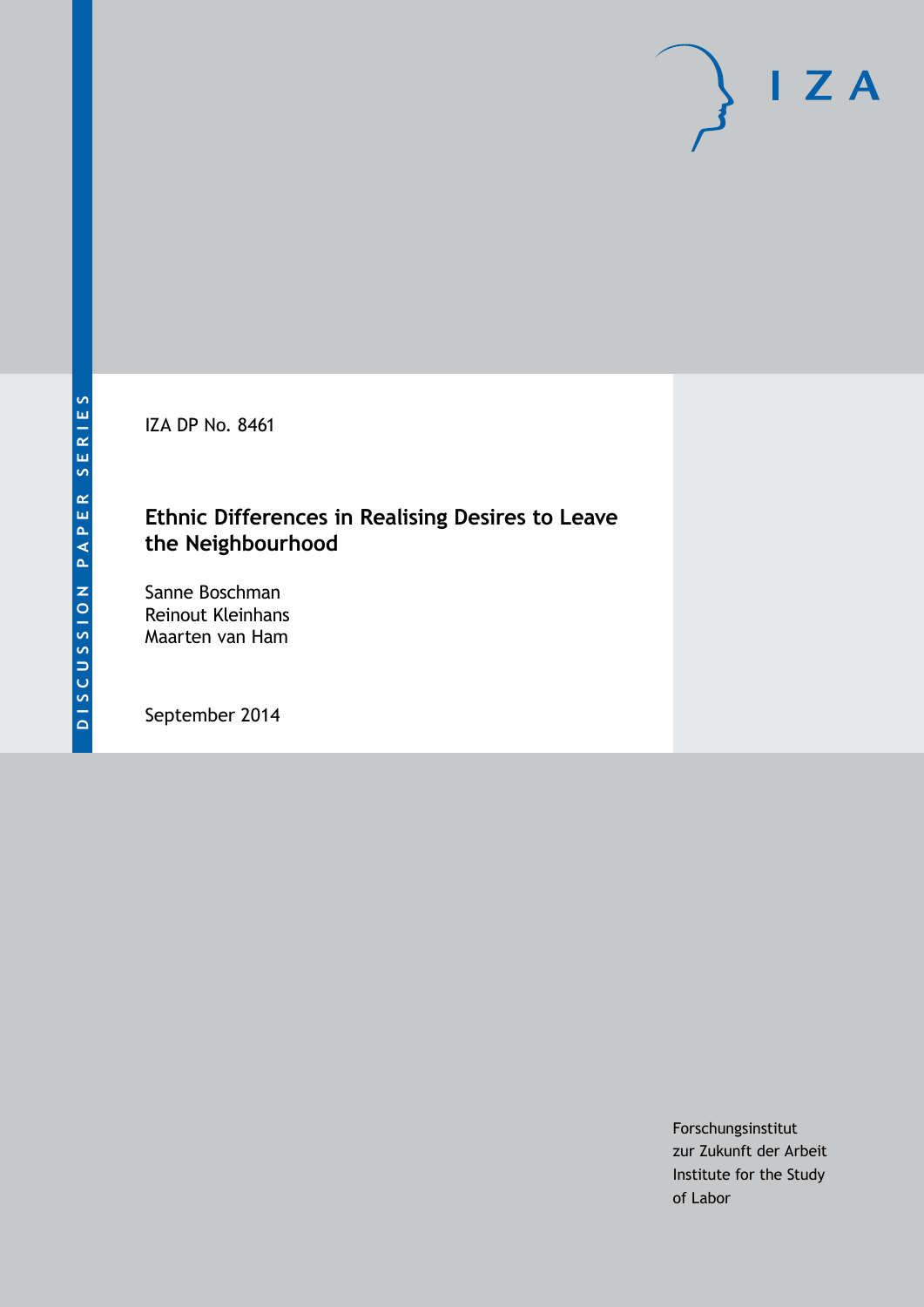# **Ethnic Differences in Realising Desires to Leave the Neighbourhood**

# **Sanne Boschman**

*Delft University of Technology and PBL Netherlands Environmental Assessment Agency*

# **Reinout Kleinhans**

*Delft University of Technology*

# **Maarten van Ham**

*Delft University of Technology, University of St Andrews and IZA*

Discussion Paper No. 8461 September 2014

IZA

P.O. Box 7240 53072 Bonn Germany

Phone: +49-228-3894-0 Fax: +49-228-3894-180 E-mail: [iza@iza.org](mailto:iza@iza.org)

Any opinions expressed here are those of the author(s) and not those of IZA. Research published in this series may include views on policy, but the institute itself takes no institutional policy positions. The IZA research network is committed to the IZA Guiding Principles of Research Integrity.

The Institute for the Study of Labor (IZA) in Bonn is a local and virtual international research center and a place of communication between science, politics and business. IZA is an independent nonprofit organization supported by Deutsche Post Foundation. The center is associated with the University of Bonn and offers a stimulating research environment through its international network, workshops and conferences, data service, project support, research visits and doctoral program. IZA engages in (i) original and internationally competitive research in all fields of labor economics, (ii) development of policy concepts, and (iii) dissemination of research results and concepts to the interested public.

IZA Discussion Papers often represent preliminary work and are circulated to encourage discussion. Citation of such a paper should account for its provisional character. A revised version may be available directly from the author.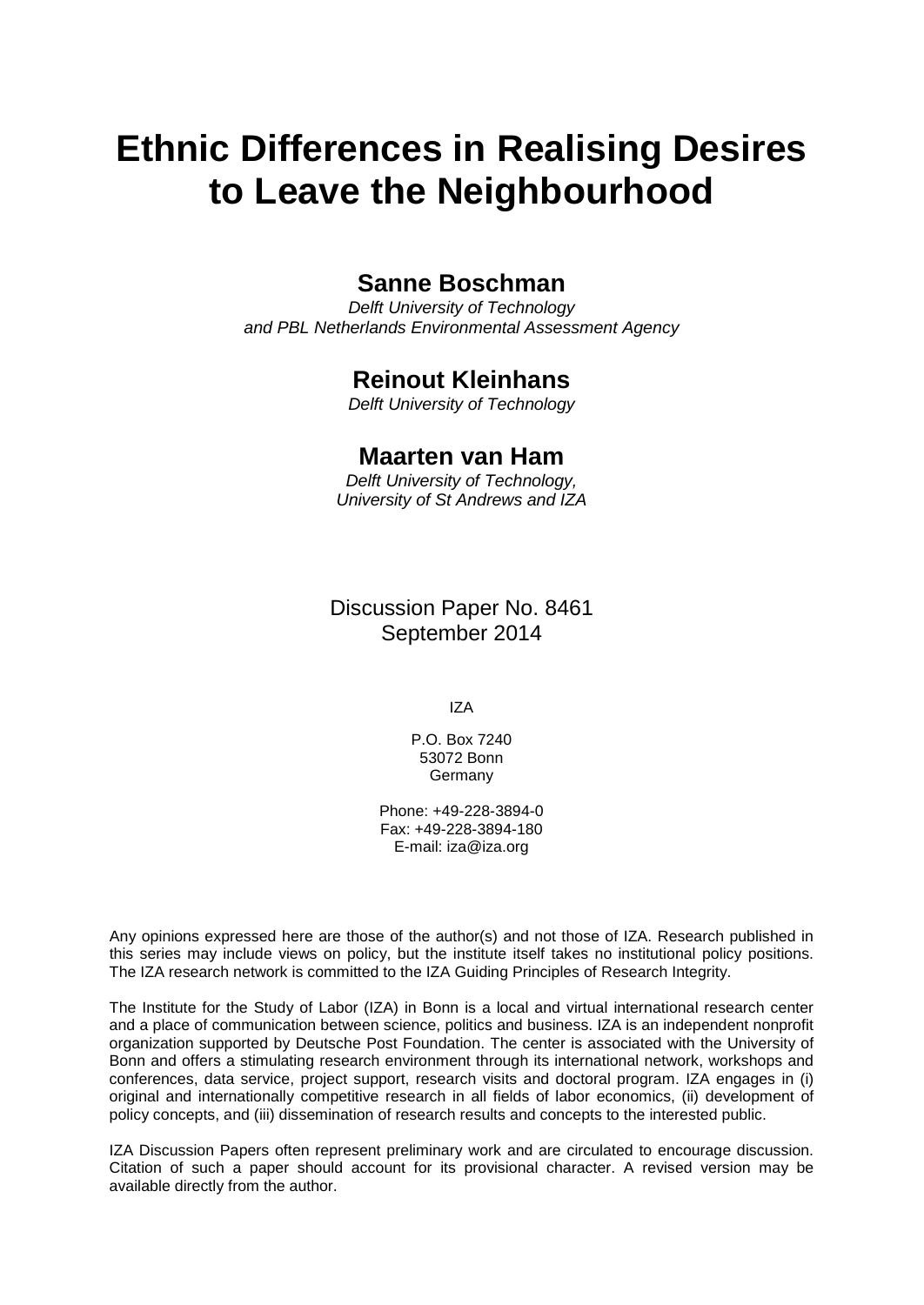IZA Discussion Paper No. 8461 September 2014

# **ABSTRACT**

# **Ethnic Differences in Realising Desires to Leave the Neighbourhood**

Selective mobility into and out of neighbourhoods is one of the driving forces of segregation. Empirical research has revealed who wants to leave certain types of neighbourhoods or who leaves certain neighbourhoods. A factor which has received little attention so far is that some residents will have a desire to leave their neighbourhood, but are unable to do so. The residential mobility literature shows that the discrepancy between moving desires and actual mobility is larger for ethnic minorities than for natives. This paper uses a unique combination of register data and survey data. We combine data from a large housing survey in the Netherlands (WoON) with longitudinal register data from the Netherlands (SSB), which contains individual level information on residential mobility histories. This allows us to study which households with a wish to leave their neighbourhood are actually successful, and to which neighbourhoods they move. A more thorough insight in who wants to leave which neighbourhoods but is unable to do so will contribute to a better understanding of the drivers of segregation, especially in the context of the debate on voluntary segregation versus segregation due to a lack of choice. We find that ethnic minority groups are less likely to realise a desire to leave their neighbourhood and that if they succeed in moving from an ethnic minority concentration or poverty neighbourhood, they are more likely to end up in another minority concentration or poverty neighbourhood than native residents.

JEL Classification: J15, R23

Keywords: ethnic minorities, selective mobility, segregation, neighbourhoods, moving desires

Corresponding author:

Sanne Boschman OTB - Research for the Built Environment Faculty of Architecture and the Built Environment Delft University of Technology PO Box 5030 2600 GA Delft The Netherlands E-mail: [S.E.Boschman@tudelft.nl](mailto:S.E.Boschman@tudelft.nl)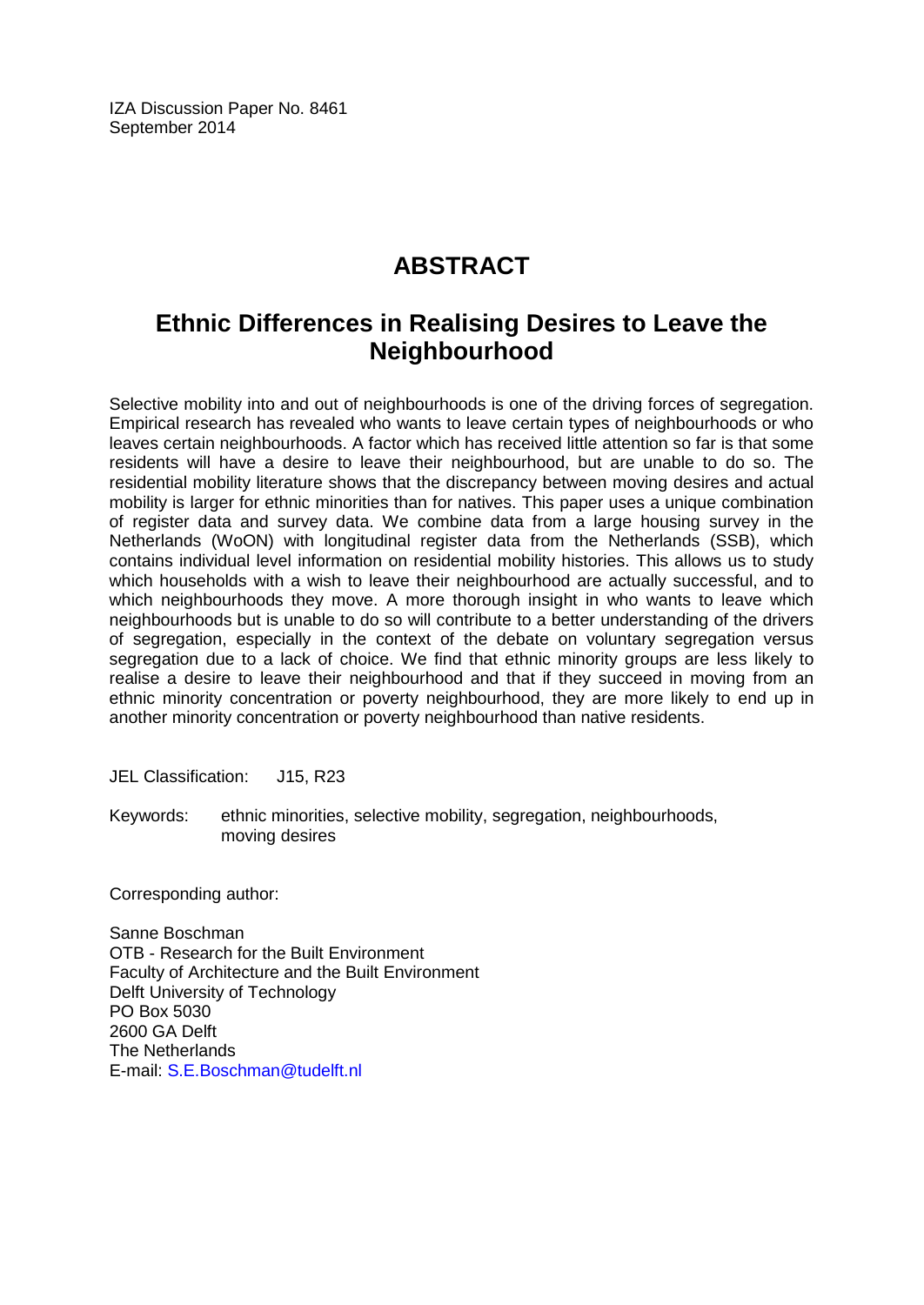#### **Introduction**

Selective mobility into and out of neighbourhoods is one of the driving forces of ethnic and socioeconomic segregation. The segregation literature gives insight in the interrelatedness of neighbourhood characteristics and residential mobility. Selective residential mobility will affect neighbourhood characteristics and, in turn, neighbourhood characteristics can be a trigger to move. As Logan and Alba (1993) state, it is important to study (the causes of) ethnic or racial differences in residential outcomes, because of the strong effects residential location can have on social opportunities (Friedrichs et al*.* 2003; Wilson 1987).

Much research has focussed on features of residents who want to leave certain types of neighbourhoods or of residents actually leaving these neighbourhoods. These studies give insight in which neighbourhood characteristics are a reason to (want to) leave and how this differs between population groups. People who are different from the majority population of the neighbourhood are found to be more likely to leave the neighbourhood (Bolt and Van Kempen 2003; Schaake et al*.* 2010; South and Crowder 1998; Van Ham and Clark 2009), which may result in reproduction of segregation. Similarly, models are estimated on *who wants to leave* the neighbourhood (Feijten and Van Ham 2009; Kearns and Parkes 2003; Lee et al*.* 1994). Van Ham and Feijten (2008) find that people who are different from the neighbourhood population are more likely to *want to* leave.

However, we do neither know who actually succeed in leaving their neighbourhood if they express a desire to leave, nor what neighbourhoods they move to. More insight in this matter is important to better understand segregation, especially in the context of the scientific debate on voluntary and involuntary segregation. Not only the desire to leave the neighbourhood may be selective, but also the probability of success. If there are differences between ethnic or racial groups in the wish to leave certain neighbourhoods, segregation might be voluntary. However, if they want to leave, but are less successful than others in leaving, this may indicate that segregation is involuntary. So far, segregation literature has devoted little attention to the relationship between moving desires and actual mobility.

In the *residential mobility* literature, several studies analyse the relationship between moving wishes and moving behaviour. These studies reveal a large discrepancy between a desire to move and actual moving behaviour. The majority of people with a desire to move, do not move within one or two years (Crowder 2001; De Groot *et al.* 2011; Kan 1999; Lu 1999).

In Europe, ethnic minority groups are found to be especially unsuccessful in realising their desires to move (Boschman and De Groot 2011) and in the United States, Blacks are found to be less successful than Whites (Crowder 2001; Kan 1999).

In this paper we create a link between the segregation literature and the residential mobility literature. We study who is successful in realising their desire to leave the neighbourhood and thereby focus on differences between ethnic groups. Hence, the focus in this paper is on individuals who expressed a desire to leave their neighbourhood. Firstly, we analyse who is successful in realising their desire to leave. In earlier research ethnic minorities have been found to be less successful in realising moving wishes. Does this also imply that they are less successful in realising a wish to leave the neighbourhood?

Secondly we study who are successful in *leaving which neighbourhoods*. Ethnic minorities (in Europe) as well as Blacks, Hispanics and Asians (in the American literature), have been found to be less likely than the native majority to leave poverty neighbourhoods (Bolt and Van Kempen 2003; Quillian 2003; South et al. 2005) or minority concentration neighbourhoods (Bolt and Van Kempen 2010; Pais et al*.* 2009). An important question is whether ethnic minorities are less successful than others in leaving these neighbourhoods, also *if they have expressed a wish to leave.*

Thirdly, we will examine the extent to which respondents manage to escape poverty or concentration neighbourhoods. For individuals with a desire to leave their neighbourhood and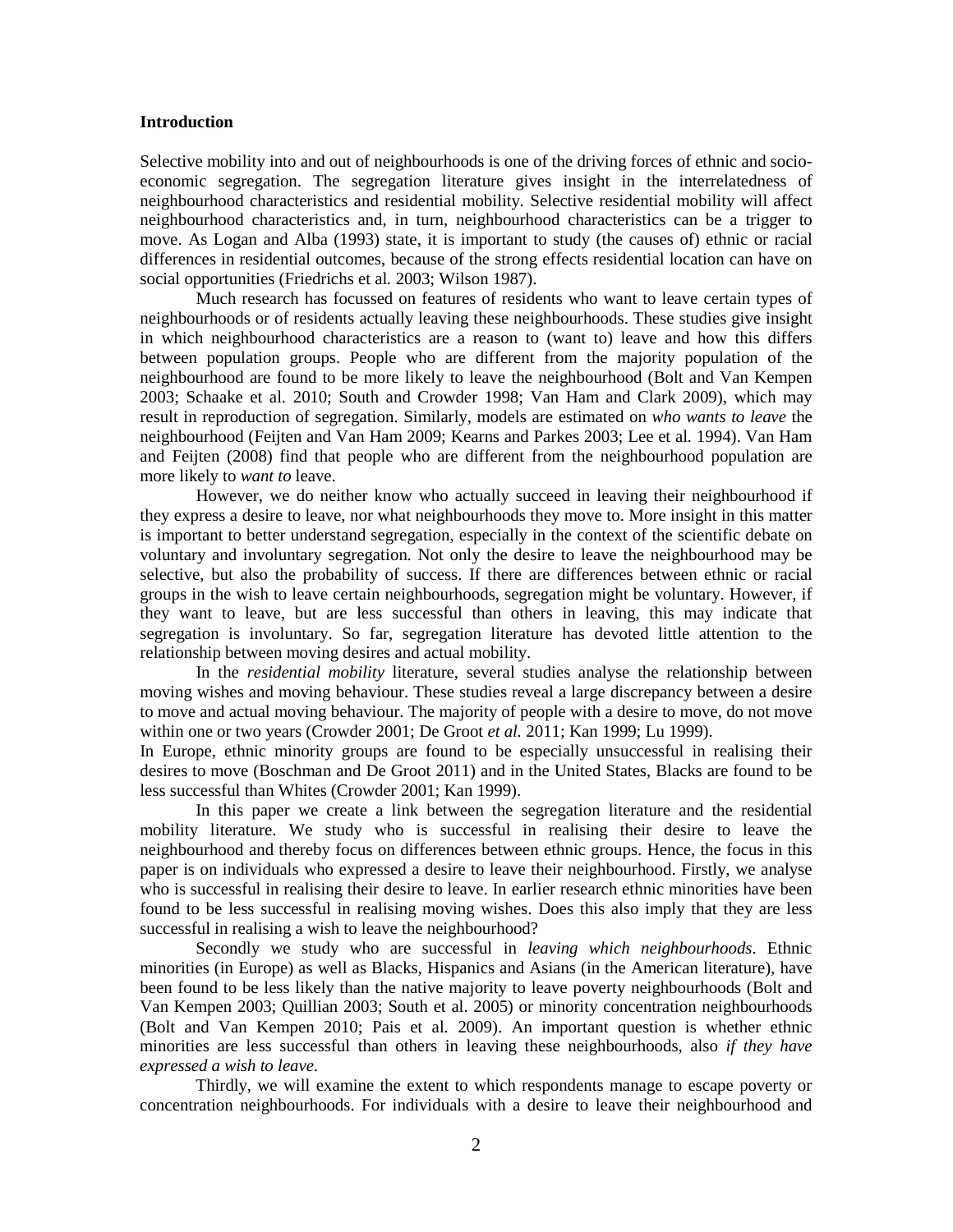who live in poverty or ethnic minority concentration neighbourhoods, we analyse if they succeed in realising their wish to leave and whether they manage to move to a more affluent or less concentrated neighbourhood.

In sum, our aim is twofold: 1) to reveal differences between population groups in realising desires to leave their neighbourhood, and 2) to reveal differences in escaping from poverty neighbourhoods or ethnic minority concentration neighbourhoods among people who state they want to leave their neighbourhood. The segregation literature will benefit from more insights in the characteristics of people who are (un)able to leave undesired neighbourhoods.

This paper uses an innovative combination of register data and survey data. We use data from a large housing survey in the Netherlands (WoON) on the wish to leave the neighbourhood, and we combine these data with longitudinal register data from the Netherlands (SSB), which contains individual level information on residential mobility histories. This unique combination of complementary datasets allows us to study which households with a desire to leave their neighbourhood subsequently realise their desire and to which neighbourhoods they move. Knowledge about who does not realise their desire to leave particular neighbourhoods provides insight in the role of choice in the process of segregation.

### **Theory**

Segregation refers to the unequal distribution of population groups over space. Residential mobility patterns are crucial drivers behind the process of segregation. Starting with the Chicago School (Park et al*.* 1925) many researchers have described the nature of segregation and the role of selective mobility patterns in (re)producing segregation (Clark 1991; Schelling 1971). To understand selective mobility patterns, researchers have tried to gain insight in individual differences in mobility behaviour.

Many researchers have found ethnic or racial differences in residential mobility behaviour and outcomes. Blacks are found to be less likely than Whites to move to suburbs (Logan and Alba 1993) and are more likely to move to poverty neighbourhoods (Clark et al*.* 2006) or Black concentration neighbourhoods (Clark and Ledwith 2007; South and Crowder 1998). Also in Europe, ethnic minorities are found to be less likely to move to poverty neighbourhoods (Bolt and Van Kempen 2003) or minority concentration neighbourhoods (Brama 2006; Doff 2010). Similarly, ethnic minority groups, or Blacks, Hispanics and Asians, are found to be less likely to leave minority neighbourhoods (Bolt and Van Kempen 2010; Pais et al*.* 2009; South and Crowder 1998) or poverty neighbourhoods (Bolt and Van Kempen 2003; Quillian 2003; South et al*.* 2005; South and Crowder 1997). To understand individual mobility behaviour and the relation between moving desires and their realisation, insight is needed in the residential mobility theory.

#### *Residential Mobility*

Researchers from Rossi (1955) onwards have attempted to describe and explain residential mobility processes. Early theorists assumed that a discrepancy between the preferred and the actual housing situation leads to residential stress or dissatisfaction (Speare et al. 1975; Wolpert 1966) and if residential stress reaches a threshold level, it will trigger a desire to move (Brown and Moore 1970). Households with a desire to move will search for housing opportunities that better fulfil their residential needs (Brown and Moore 1970). However, moving desires will not always be fulfilled. Some groups will be more successful than others in realising their desire to move (Lu 1999). Many factors compound the relation between satisfaction, moving intentions and actual moves, and thus result in behavioural inconsistencies in residential mobility (De Groot et al*.* 2011; Lu 1999). Whether households will be able to translate mobility desires into an actual move depends on their personal preferences, resources and restrictions, as well as the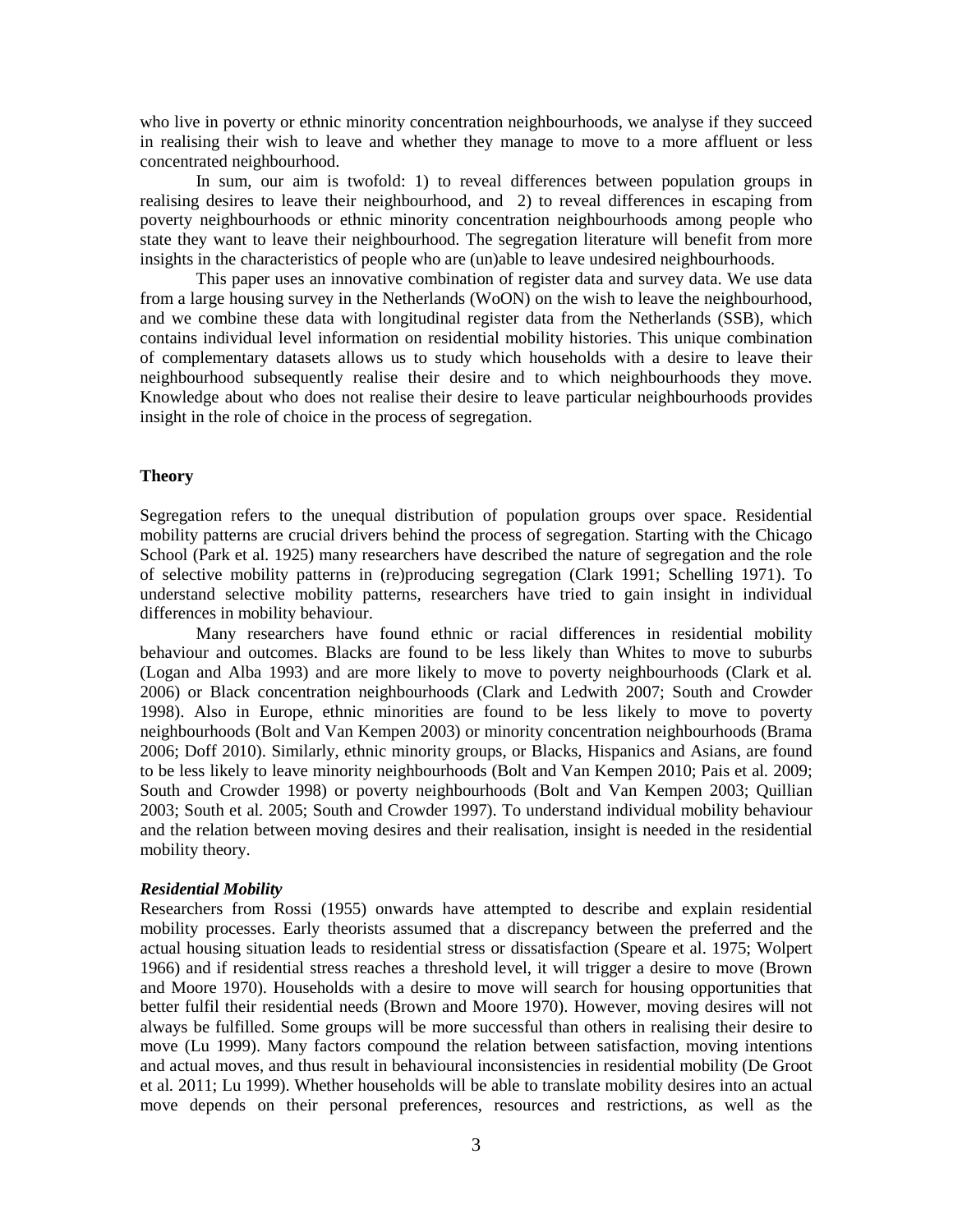opportunities and limitations imposed by the local housing market (Mulder and Hooimeijer 1999).

A high income increases the opportunities to improve the housing situation, while renters can more easily move because their transaction costs related to the move are much lower than for owner-occupiers (Mulder and Hooimeijer 1999; Murie 1974; Priemus 1984). Larger households have higher moving costs and have to take into account accessibility of jobs, schools and facilities for all household members when searching a new dwelling (Schwartz 1973). Large households will thus be less successful in realising their moving wishes, also because they are more constrained in terms of the size of the dwelling. Furthermore, social ties within the neighbourhood may prevent residential mobility (Dawkins 2006; Parkes et al*.* 2002). A social network within the neighbourhood can provide cheap alternatives to costly services such as daycare for children, transportation and recreation (Connerly 1986; DaVanzo 1981). This type of social capital is location specific and difficult to redevelop after moving (DaVanzo 1981). Especially low-income and minority households are found to rely on this type of social capital (Portes 1998). These groups thus have higher costs of leaving the neighbourhood and will therefore be less likely to leave. Possibly, they are also less successful in leaving their neighbourhood even if they do have a desire to leave. Finally, local housing market opportunities and the macro-level economic situation affect opportunities of individuals to find a better housing situation and thus to realise their desire to move (De Groot et al*.* 2008; Lu 1998).

Many studies test whether individuals actually *realise* their desire to move. These studies often find a large discrepancy between desires, expectations or intentions to move<sup>1</sup> and actual moving behaviour (Crowder 2001; De Groot et al*.* 2011; Kan 1999; Landale and Guest 1985; Lee et al*.* 1994; Lu 1999; Moore 1986). The majority of people who stated they want to move, do not realise their moving desire within one or two years (Crowder 2001; De Groot et al*.* 2011; Kan 1999, Lu 1999). High income households are more likely to realise their desires (Boschman and De Groot 2011; Crowder 2001; Moore 1986). Blacks or ethnic minorities are less successful in realising their desire to move (Boschman and De Groot 2011; Crowder 2001; De Groot et al 2011; Kan 1999; Moore 1986). The same often applies to larger households (De Groot et al 2008; Kan 1999). For some characteristics, findings are mixed. Older people are less likely to realise their desire to move (De Groot et al. 2008; Moore 1986), but Kan (1999) finds no significant effect of age. Owners are found to be more successful by some researchers (De Groot et al 2008) and less successful by others (Kan 1999; Moore 1986).

### *Linking Segregation and Residential Mobility; the Role of the Neighbourhood*

According to residential mobility theory, households reveal a desire to move if they are dissatisfied with their current housing situation. In the households' evaluation of their housing situation, both dwelling and neighbourhood characteristics are important (Clark et al*.* 2006). Neighbourhood change can create a discrepancy between the preferred and the actual housing situation and therefore trigger a desire to move (Wolpert 1966). Moreover, impending or planned events in life course trajectories, such as changes in household composition (starting a family) or socioeconomic situation (income increase) will result in a changing evaluation of both the

<span id="page-5-0"></span><sup>&</sup>lt;sup>1</sup> In residential mobility literature many studies have been done on the realisation of mobility desires, intentions or expectations. Most papers do not pay attention to the differences between these concepts, however, Coulter and colleagues (2011) show that that desires and expectations are different and have a different impact on subsequent behaviour. In our research we use the terms desires or wishes, because in our data, people are asked about their moving desires and their desires to leave the neighbourhood. We are, however, aware that other researchers have used other concepts which make their outcomes less comparable.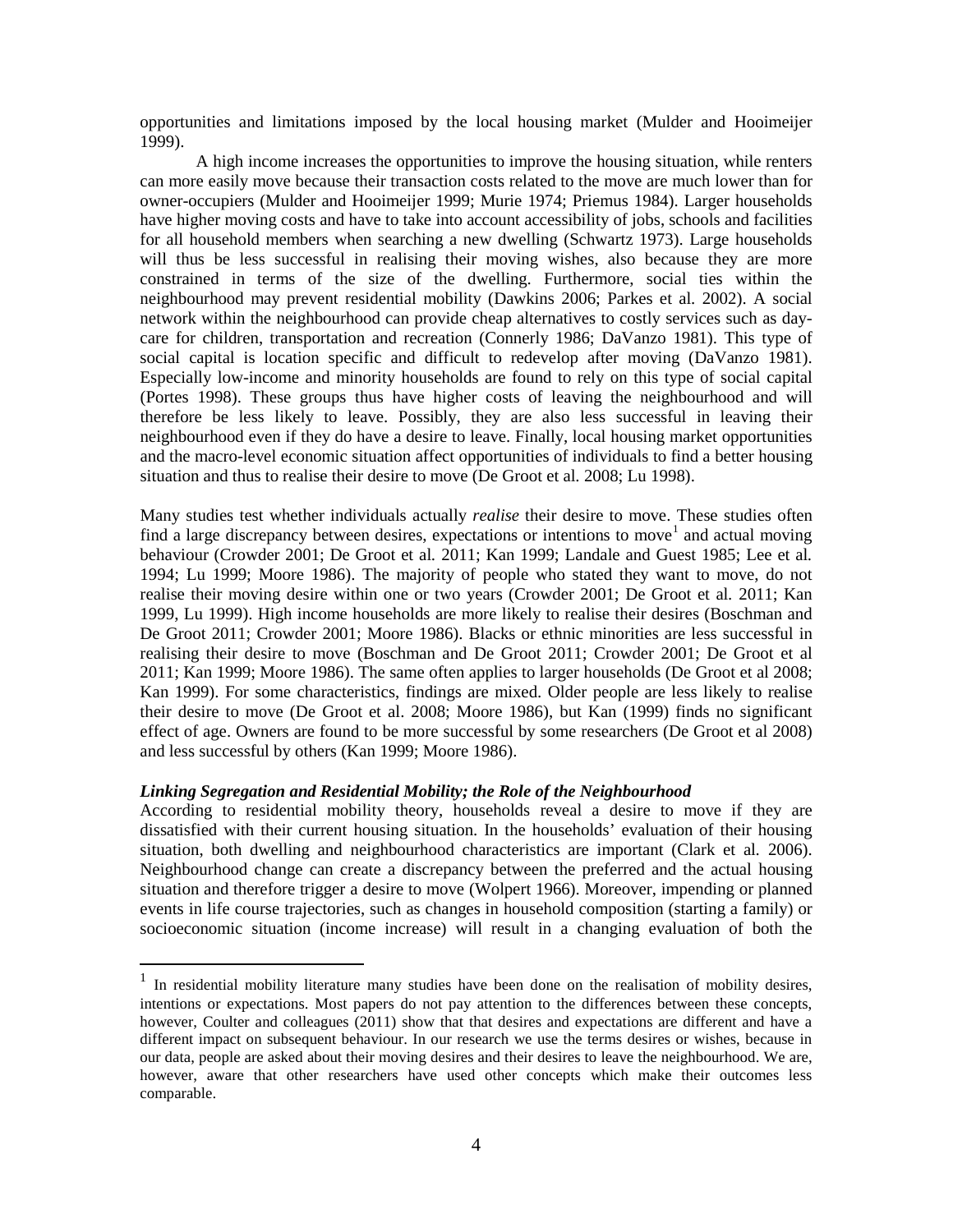dwelling and the neighbourhood (Lee et al*.* 1994). A neighbourhood that was in line with the residential preferences of a couple might not meet their needs and standards anymore once they are planning to start a family. Hence, neighbourhood characteristics such as low school quality or nuisance, that were not considered problematic previously, can suddenly fuel a desire to leave the neighbourhood.

Much research has been done on which neighbourhood characteristics are a reason to want to leave the neighbourhood, especially on the role of the ethnic or racial composition of the neighbourhood. In the United States, Schelling (1971) hypothesizes that individuals do not want to be a minority in their neighbourhood and thus move out if the share of 'others' is higher than the share of their own group. Farley and colleagues (1978) confronted White individuals with hypothetical neighbourhoods with various shares of Black households and no information on other neighbourhood characteristics. Following Farley and colleagues (1978), various researchers have shown that increasing shares of Whites describe the neighbourhood as undesirable or state they would try to move out, if the share of Black households increases (Farley et al*.* 1978; Krysan 2002; Krysan et al*.* 2009).

Both researchers in the US and Europe have tested the effect of various neighbourhood characteristics on the desire to leave the neighbourhood (Van Ham and Feijten 2008), neighbourhood outflow (Ellen 2000; Van Ham and Clark 2009), neighbourhood satisfaction (Dekker 2013; Harris 2001; Swaroop and Krysan 2011) or dwelling prices (Harris 1999). They find that in neighbourhoods with higher shares of ethnic or racial minorities, more people (want to) leave the neighbourhood and neighbourhood satisfaction is lower. However, critics state that this is not directly caused by the racial composition; they claim that race is a proxy for other unwanted neighbourhood characteristics correlated with the racial composition (Ellen 2000; Harris 2001).

The effect of the neighbourhood ethnic or racial composition on moving desires or outward mobility is less strong for ethnic or racial minorities than for the native majority (Pais et al*.* 2005; Van Ham and Clark 2009; Van Ham and Feijten 2008). Black households are found to have a preference for mixed neighbourhoods and to be more tolerant than whites to neighbourhoods with different racial compositions (Farley et al*.* 1978; Krysan et al*.* 2009).

Apart from neighbourhood ethnic or racial composition, other neighbourhood characteristics may be related with neighbourhood satisfaction or (desired) mobility out of the neighbourhood. Harris (2001) finds a negative effect on neighbourhood satisfaction of poverty, crime, deterioration and bad schools. Dekker (2013) finds lower neighbourhood satisfaction in neighbourhoods with low incomes and low dwelling values. However, Ellen (2000) and Van Ham and Clark (2009) find no significant effect of neighbourhood income on mobility out of the neighbourhood. Possibly, households in poverty neighbourhoods are less satisfied and more often want to leave the neighbourhood, but do not succeed in realising their desire to leave.

#### *Ethnic Minority Groups in the Netherlands*

The four largest minority groups in the Netherlands are Turks (2.4%), Moroccans (2.2%), Surinamese (2.1%) and Antilleans (0.9%). Besides these four groups we include other nonwestern minorities (4.2%) and western minorities (9.4%) (Percentages over 2013, source: Netherlands Statistics). The immigration of Turks and Moroccans started in the 1960 when they were recruited as guest workers. Especially unskilled labourers from the poorest rural areas were recruited, to solve the shortages of low-paid unskilled workers on the labour market (Castles 2006). In the 1970s and 1980s the immigrant population increased further because of family reunification and family formation. This migration history explains the in general low educational level of Turks and Moroccans in the Netherlands.

Surinamese and Antilleans are immigrants from former Dutch colonies. Most Surinamese came to the Netherlands after de declaration of independence of Surinam in 1975. Until the 1990s Antilleans came mainly to the Netherlands to acquire higher education. More recently more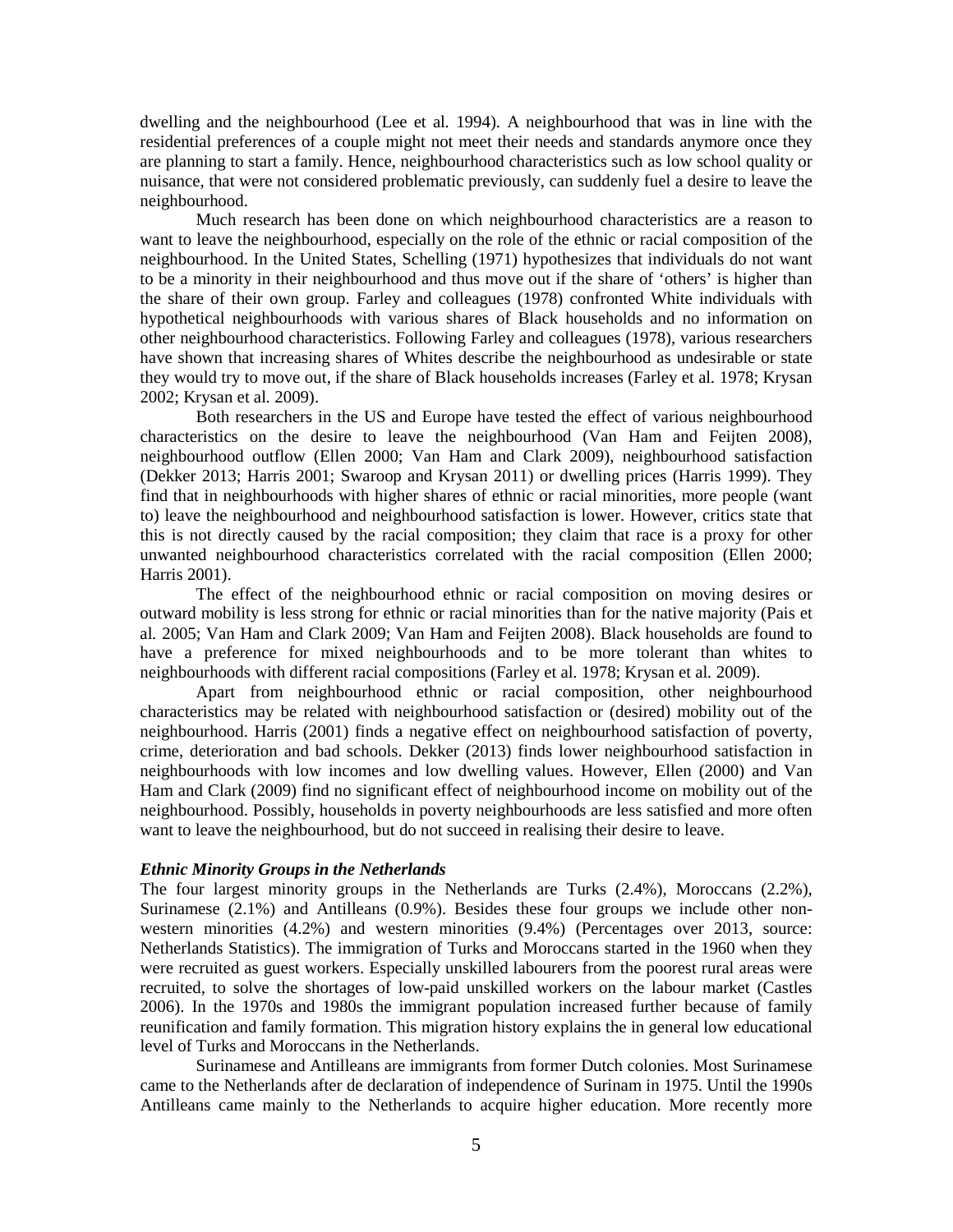underprivileged Antilleans came to the Netherlands to find a job. Surinamese and Antilleans in the Netherlands have a higher language proficiency because of the colonial history, are higher educated and more often have a job and a high income than Turks and Moroccans (Dagevos 2007).

While Turks, Moroccans and Surinamese generally have been in the Netherlands for a long time, among Antilleans and especially among the category of other non-western minorities there are also many more recent immigrants. Because of their short duration of stay in the Netherlands, these groups might not have established a good position on the housing market yet, and therefore might more often (want to) move (Aslund 2004; Bolt 2001). Antilleans are known to live in the worst quality housing (Kullberg et al. 2009) and therefore to more often (want to) move (Boschman and De Groot 2011). Western minorities are most comparable to the native majority in their socio-economic status and their position on the housing market.

### *Hypotheses*

Non-western ethnic minorities have been found to be less successful in realising their desires to move and to have higher costs of leaving the neighbourhood. Our first hypothesis therefore is that *non-western ethnic minorities are less successful in realising their wish to leave the neighbourhood* (hypothesis 1).

Secondly, we will test which groups are successful in leaving which neighbourhoods. Ethnic minorities are found to leave minority concentration neighbourhoods less often than native residents. Hence, we hypothesize that *ethnic minorities are less successful in leaving minority concentration neighbourhoods, even if they expressed a desire to do so* (hypothesis 2). Discrimination on the housing market or the strength of networks might prevent ethnic minorities to leave minority concentration neighbourhoods. However, for the same reasons, they might also be less likely to have a desire to leave these neighbourhood; and might be equally successful if they do have a desire to leave.

Even those who succeed in leaving their neighbourhood might not be able to escape poverty neighbourhoods or minority concentration neighbourhoods. We expect that *ethnic minorities who are successful in leaving their minority concentration neighbourhood are more likely than others to move to another minority concentration neighbourhood* (hypothesis 3). Similarly we expect that *low-income households who are successful in leaving a poverty neighbourhood are more likely to move to another poverty neighbourhood* (hypothesis 4).

#### **Data, selections and methods**

### *Data and Selections*

For our study we use an unique combination of survey data and register data. We use data from two waves of the Housing Research Netherlands survey (WoON 2006 and WoON 2009), a periodical housing survey that is representative for the Dutch population aged 18 year and older (not living in institutions). We combine this data with longitudinal register data on residential mobility histories of the complete population of the Netherlands. Thereby we can follow the survey respondents over time, and test if they leave their neighbourhood in the two years following the survey and which neighbourhoods they move to. We enriched this data set with data from Netherlands Statistics on neighbourhood characteristics such as the share of rented dwellings, the average neighbourhood income and the share of various ethnic groups.

We used administrative neighbourhoods (*buurten*) as defined by Netherlands Statistics. Within urban areas, neighbourhoods are small, with an average size of 1.4  $km<sup>2</sup>$  and an average number of 6.000 inhabitants. They often have natural borders. These neighbourhoods are the lowest administrative area level in the Netherlands. Therefore, more people will be found successful in leaving their neighbourhood than with other, larger definitions of neighbourhoods,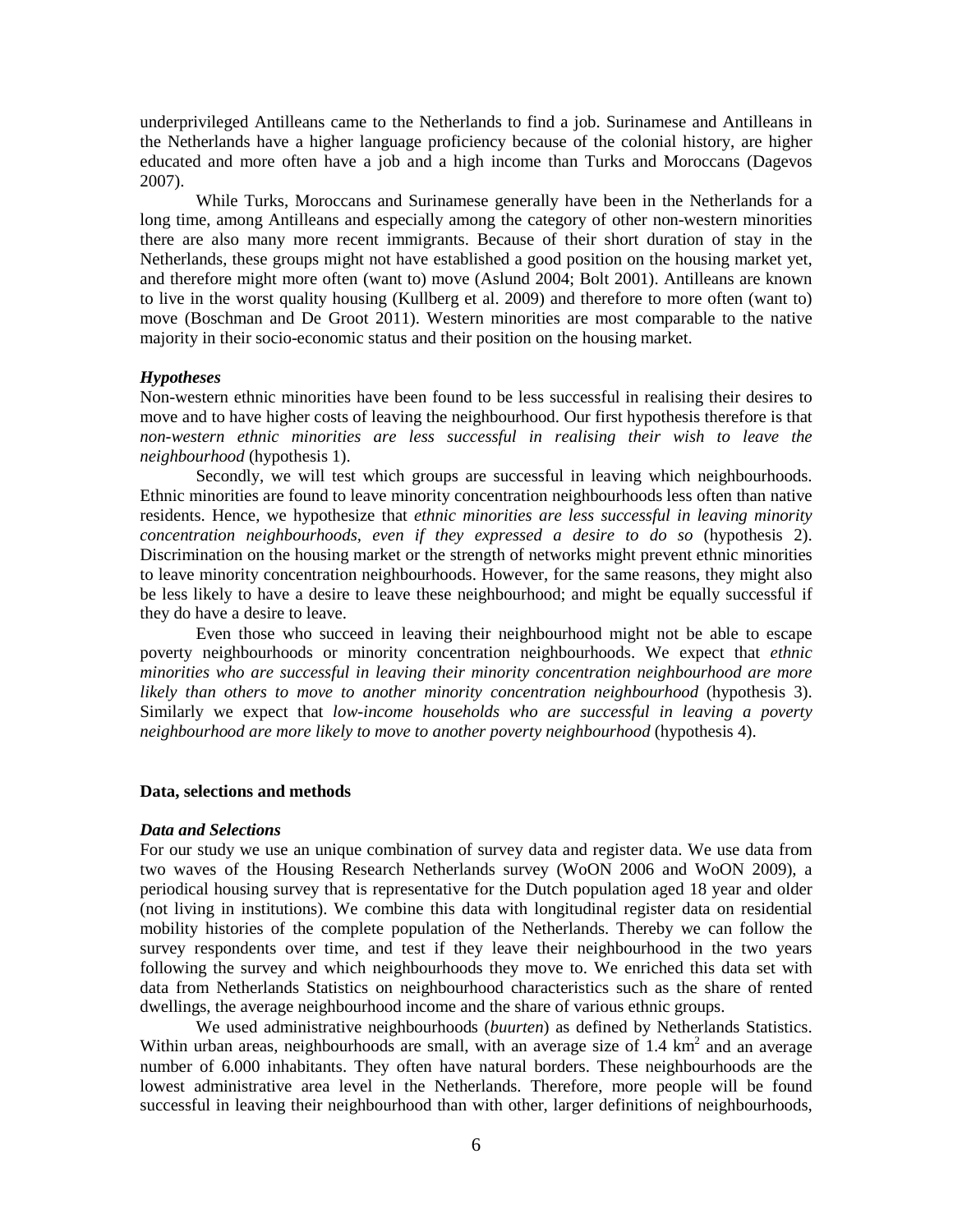such as postal code areas or districts. By choosing the smallest possible neighbourhood definition, we minimise the number of people who successfully left their perceived neighbourhood, but whom in our data appear as movers within the neighbourhood.

In the Housing Research Netherlands survey, respondents are asked about their personal characteristics, household situation, housing situation and moving wishes. On a five-point Likert scale, respondents are asked to agree or disagree with: 'If possible, I would leave the neighbourhood'. In total there are 142,073 respondents, 64,005 in the 2006 housing survey and 78,068 in the 2009 survey. For respondents who are included in both surveys (870 respondents) we randomly selected only one survey year to ensure independence of observations. 3,298 respondents in the survey could not be traced in the register data two years after the interview, probably because they died or emigrated, and were therefore excluded from the data. Also adult children living at the parental home, respondents residing in another households dwelling, respondents who were planning to move and already found a new dwelling and respondents with missing data on neighbourhood characteristics (17287 respondents) where excluded, which leaves 120618 respondents in our sample.

In accordance with other research on the relation between residential mobility and neighbourhood characteristics, we focus only on urban areas. In the Netherlands there are very large differences between urban regions in the share of ethnic minorities. In the four largest cities the share of ethnic minorities is much higher than in other urban areas, which would make the results incomparable. To be able to study effects of the ethnic composition, we thus only selected the urban regions of the four largest cities. We included 39,549 respondents of which 6,836 (17%) state they (totally) agree with the statement 'if possible I would leave the neighbourhood'.

### *Methods*

Below we focus on the 6,836 respondents who stated that they want to leave their neighbourhood. We estimated a binary logistic regression model of who is successful in realising their wish to leave the neighbourhood. In this model we included both personal characteristics (e.g. ethnic background, income and household type) and neighbourhood characteristics (such as the share of rented dwellings, the ethnic composition and the average neighbourhood income). Because we included variables on both neighbourhood and individual level we used clustered standards errors on neighbourhood level. On average we have 5 respondents per neighbourhood<sup>[2](#page-5-0)</sup>.

Subsequently we only selected the respondents in the most ethnically concentrated neighbourhoods who want to leave their neighbourhood and estimated a multinomial logit model on their mobility behaviour. In this model there are three different outcomes categories: 1) respondents did not move at all 2) respondents moved to another ethnic minority concentration neighbourhood, or 3) they moved to a neighbourhood with higher shares of native Dutch. We estimated a similar model on the respondents who lived in and wanted to leave the lowest income neighbourhoods, to test whether they 1) did not move, 2) moved to another low-income neighbourhood or 3) moved to a higher income neighbourhood. Also in these models we used clustered standard errors on neighbourhood level.

<span id="page-8-0"></span> $2^2$  For the respondents in WoON 2009 we used neighbourhood characteristics such as share of minorities and average dwelling value from 2009, for the respondents from WoON 2006 we used neighbourhood characteristics from 2006 (except average neighbourhood income which we had to use from 2009 for all respondents, because of a change in definition). A neighbourhood in 2009 thus has different neighbourhood characteristics than the same neighbourhood in 2006 and has to be considered as a different neighbourhood. The 6,836 respondents are distributed over 1,416 unique neighbourhoods.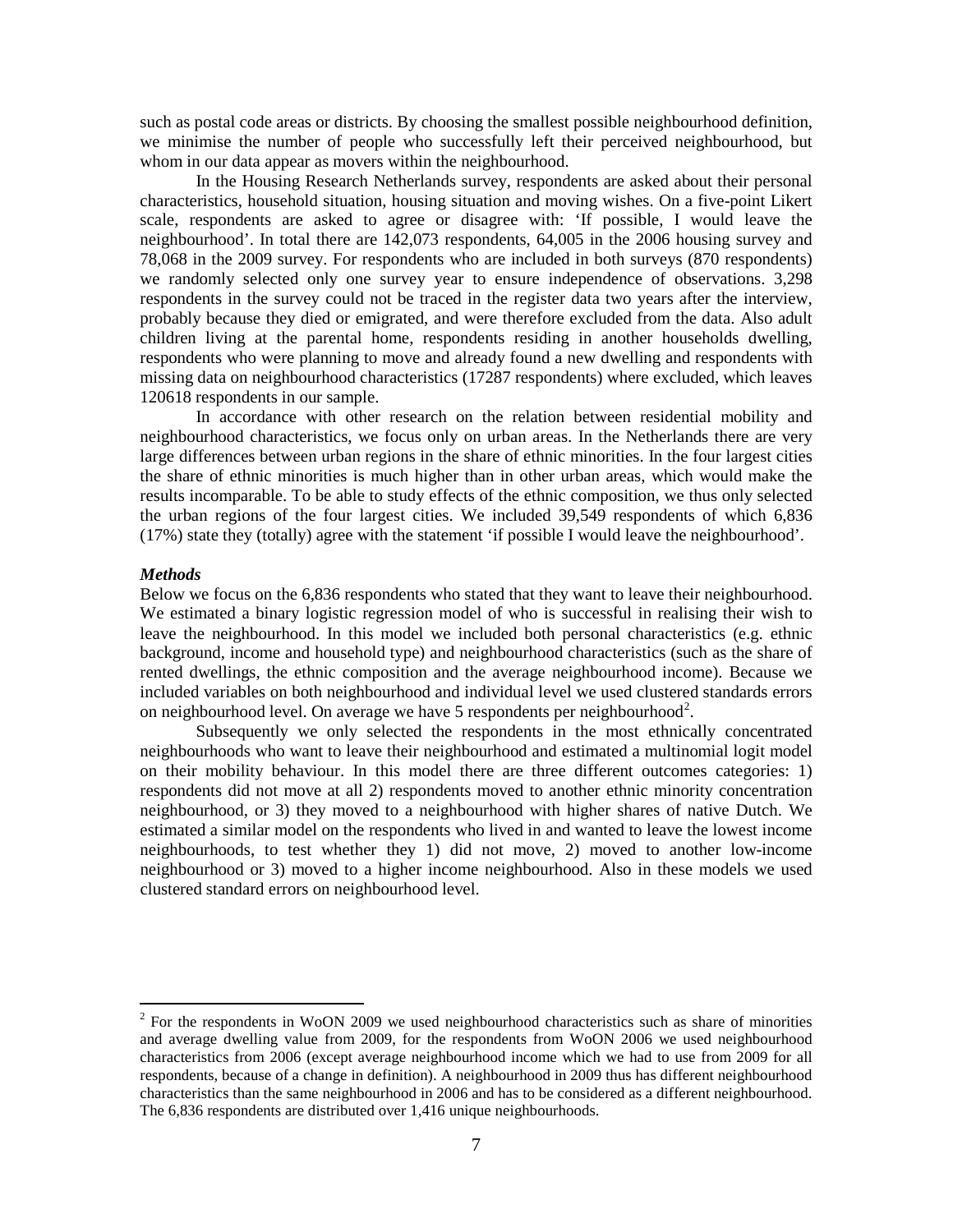#### **Results**

#### *Ethnic Differences in Leaving Wishes and Behaviour*

In total there are 39,549 inhabitants of the four urban regions of which 6,836 (17%) (totally) agreed with the statement 'if possible I would leave the neighbourhood' (see Table 1). Most respondents with a desire to leave their neighbourhood do not realise this desire within two years. Only 24% of the respondents with a desire to leave have left their neighbourhood within two years and 7.5% of the respondents *without* a desire to leave have also left their neighbourhood in the two years after the survey.

Non-western minorities more often want to leave their neighbourhood than native Dutch respondents and western minorities. Turkish, Moroccan, Surinamese and other non-western minorities with a wish to leave their neighbourhood less often succeed in leaving their neighbourhood than western minorities and native Dutch respondents. Antilleans, however, more often than native Dutch respondents succeed in realising their wish to leave the neighbourhood. Non-western minorities, especially Antilleans and the category of other non-western minorities, are most likely to leave their neighbourhood when they did not have a desire to leave (see Table 1).

These ethnic differences in moving wishes and behaviour might be (partly) explained by ethnic differences in socio-economic, housing and neighbourhood situation. Ethnic groups differ in average income, age, tenure and neighbourhood ethnic composition and all these variables are known to affect moving wishes and behaviour. To test whether ethnicity has a separate effect on the realisation of wishes to leave the neighbourhood, we estimate multivariate models in which we take into account all sorts of personal and neighbourhood characteristics.

|                              | Wants<br>to | Leaves | Leaves      | Leaves       |
|------------------------------|-------------|--------|-------------|--------------|
|                              | leave       |        | (within     | (within does |
|                              |             |        | wants<br>to | not want to  |
|                              |             |        | leave       | leave)       |
| Native Dutch                 | 15.1        | 9.9    | 24.8        | 7.2          |
| Moroccans                    | 30.0        | 12.6   | 20.9        | 9.0          |
| Turks                        | 27.4        | 10.7   | 16.1        | 8.7          |
| Antilleans                   | 26.7        | 17.5   | 34.5        | 11.3         |
| Surinamese                   | 24.8        | 10.7   | 20.9        | 7.4          |
| Other non-western minorities | 28.4        | 15.7   | 22.7        | 12.9         |
| Total non-western            | 27.2        | 12.2   | 21.8        | 9.6          |
| Western minorities           | 17.7        | 10.2   | 26.2        | 6.8          |
| Total                        | 17.3        | 10.4   | 24.2        | 7.5          |

*Table 1: Leaving the neighbourhood, wishes and behaviour, percentages per ethnic group (N=39,549)*

Source: Own calculations based on WoON 2006 and 2009 and SSB, provided by Netherlands Statistics

#### *Who Realise their Desire to Leave the Neighbourhood?*

In hypothesis 1 we stated that non-western ethnic minorities are less successful in realising their desire to leave the neighbourhood. Models 1 to 4 (see Table 2) are logistic regression models that estimate which personal and neighbourhood characteristics are related to realising a desire to leave. These models are estimated on the 6,836 respondents who state they want to leave their neighbourhood.

In the first model we only focus on differences between ethnic groups, using native Dutch respondents as a reference category. We find that Turks and Surinamese are significantly less likely to realise their desire to leave the neighbourhood and Antilleans are significantly more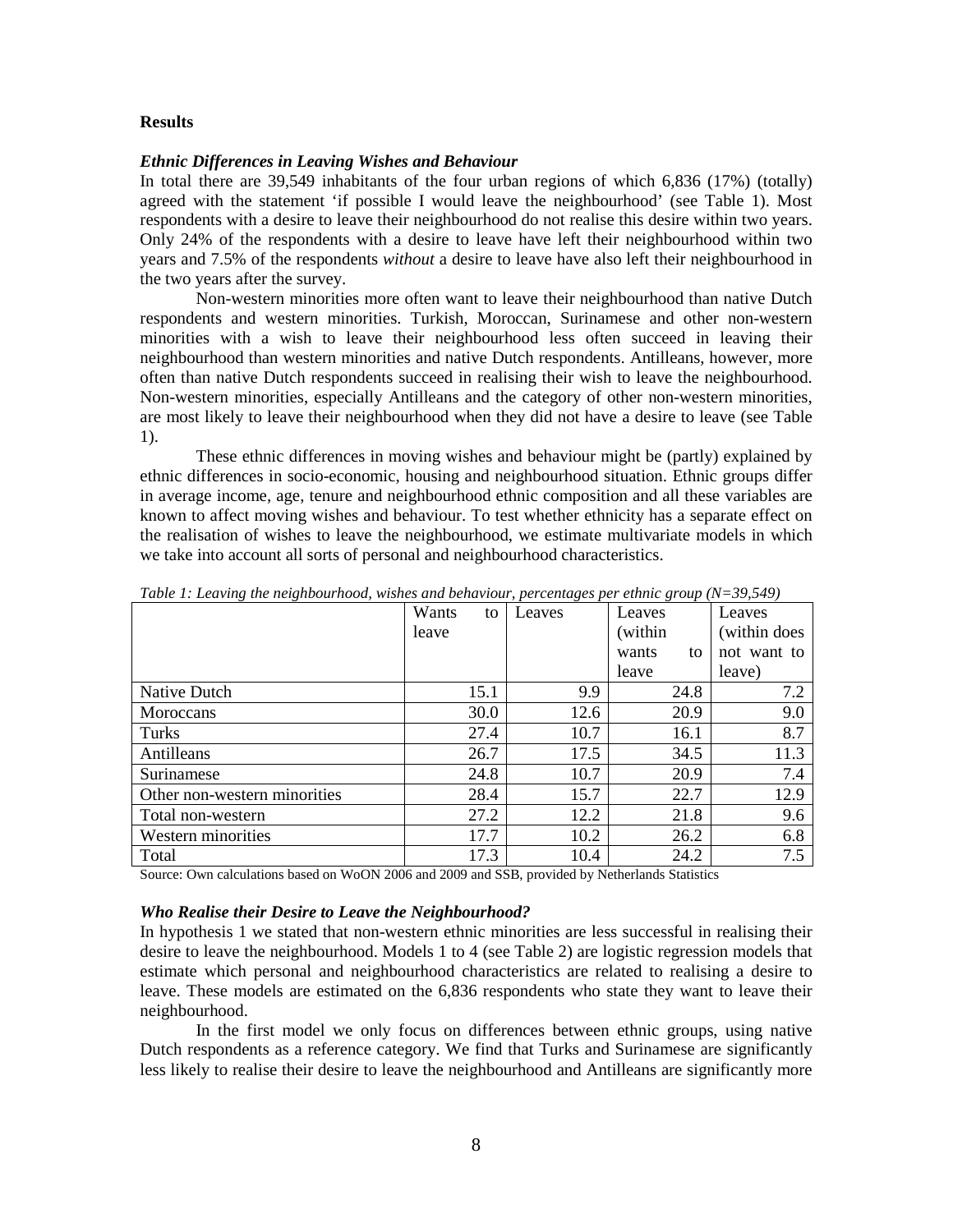likely to realise their desire compared to native Dutch respondents. In model 1 we only control for the survey year and the desire to move<sup>[3](#page-8-0)</sup>.

In the second model we take into account personal characteristics, such as age, household type, income and dwelling characteristics. When these characteristics are taken into account we find that Turks, Moroccans, Surinamese and the category of other non-western minorities are less successful than native Dutch in leaving their neighbourhood. Antilleans and western minorities are equally successful as native Dutch respondents. The ethnic differences found in model 1 and table 1 thus change when the ethnic differences in personal and dwelling characteristics are taken into account. In model 3, neighbourhood characteristics are included: average dwelling value, share of rented dwellings, average income, share of non-western minorities and urban density, as well as dummy variables for the four urban regions. However, none of these variables has significant effect on the realisation of desires to leave the neighbourhood. The effects of the personal characteristics on realisation are almost the same as in model 2. Neighbourhood characteristics thus have no effect on the *realisation* of desires to leave the neighbourhood. Neighbourhood characteristics affect the desire to leave the neighbourhood (Van Ham and Feijten 2008; Lee et al*.* 1994) and mobility out of the neighbourhood (Bolt and Van Kempen 2003; South and Crowder 1998; Van Ham and Clark 2009). However, we find that they do not affect mobility out of the neighbourhood *conditional on desires to leave*.

Hypothesis 1 states that non-western minorities are less successful in realising a desire to leave their neighbourhood. In model 3 we find that Turks, Moroccans, Surinamese and other nonwestern minorities are less successful than native Dutch in realising their desire to leave their neighbourhood. For these groups we can confirm hypothesis 1. However, Antilleans are equally successful as native Dutch in realising their desire to leave their neighbourhood. Antilleans live in the worst housing conditions (Kullberg et al*.* 2009) and most often move, also if they have no desire to move (Boschman and De Groot 2011). This might explain why they realise desires to leave the neighbourhood more often than other non-western minority groups.

In model 4 cross-level interactions between neighbourhood income and personal income and between the share of ethnic minorities in the neighbourhood and ethnicity on individual level are included. We use this model to test hypothesis 2, which states that ethnic minorities are less successful in leaving minority concentration neighbourhoods, even if they express a desire to do so. We find that none of the interaction effects is significant. Low-income households are less successful to leave their neighbourhood, but this effect is equally strong in high income neighbourhoods as in low-income neighbourhoods. Moroccans, Turks, Surinamese and other non-western minorities are less successful to leave their neighbourhood, but this effect is equally strong in minority concentration neighbourhoods as in native majority concentration neighbourhoods. Based on these outcomes, hypothesis 2 can be rejected.

In the next two subsections we focus on respondents who live in ethnic minority concentration neighbourhoods and/or low-income neighbourhoods and who have expressed a desire to leave. We not only focus on whether they are successful in leaving their neighbourhood, but also on the type of neighbourhood they move to. In hypothesis 3 we state that non-western minorities, if they are successful in realising a desire to leave their minority concentration neighbourhood, will be more likely to move to another minority concentration neighbourhood. Similarly, in hypothesis 4 we state that low-income households, if they are successful in realising a desire to leave a low-income neighbourhood, will be more likely to move to another lowincome neighbourhood. In the models 5 and 6 we thus test who manages to escape from minority concentration or poverty neighbourhoods. In other words, we test which personal and neighbourhood characteristics affect the probability to move to a less concentrated or higherincome neighbourhood.

<span id="page-10-0"></span><sup>&</sup>lt;sup>3</sup> Respondents are asked whether they want to move, or expect to be forced to move, in the two years following the interview.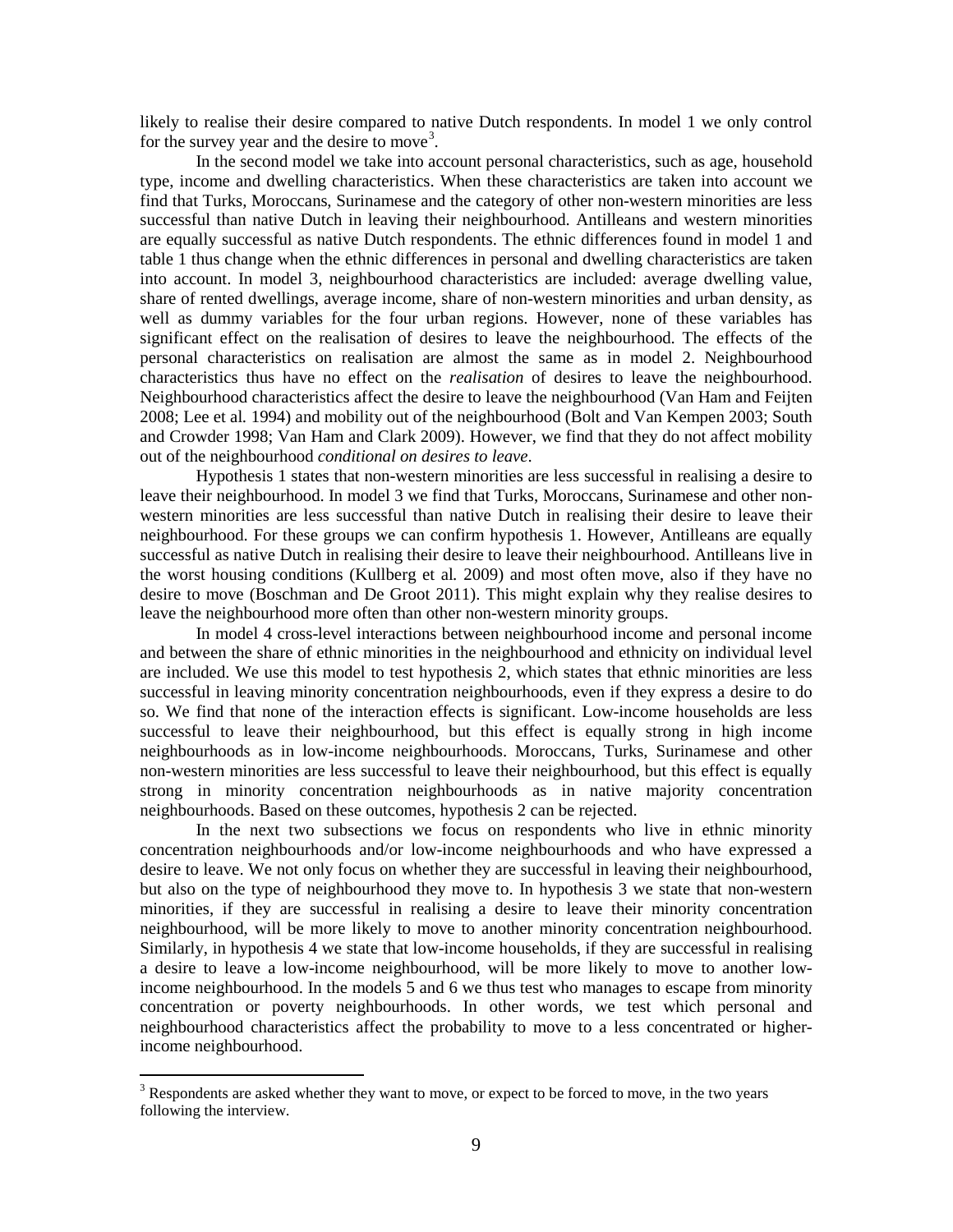|                                                   | Model 1    | Model 2    | Model 3    | Model 4    |
|---------------------------------------------------|------------|------------|------------|------------|
|                                                   | odds ratio | odds ratio | odds ratio | odds ratio |
| Ethnicity (ref=native Dutch)                      |            |            |            |            |
| Moroccans                                         | 0.755      | $0.532**$  | $0.517**$  | $0.607*$   |
| Turks                                             | $0.552**$  | $0.440**$  | $0.416**$  | $0.479**$  |
| Surinamese                                        | $0.774*$   | $0.772*$   | $0.741*$   | $0.745*$   |
| Antilleans                                        | 1.456*     | 1.115      | 1.066      | 1.066      |
| Western minorities                                | 1.056      | 1.009      | 1.006      | 0.997      |
| Other non-western                                 | 0.837      | $0.659**$  | $0.642**$  | $0.662**$  |
| <b>Year 2009</b>                                  | 0.881      | $0.810**$  | $0.781**$  | 0.788**    |
| moving wish (ref=wish)                            |            |            |            |            |
| Expect forced move                                | 1.251      | 1.326      | 1.305      | 1.290      |
| No moving wish                                    | $0.226*$   | $0.270*$   | $0.271*$   | $0.271*$   |
| Age (18-24=ref)                                   |            |            |            |            |
| 25-34                                             |            | $0.683**$  | $0.689**$  | $0.699**$  |
| 35-44                                             |            | $0.393**$  | $0.399**$  | $0.404**$  |
| 45-54                                             |            | $0.279**$  | $0.282**$  | $0.288**$  |
| 55-64                                             |            | $0.260**$  | $0.263**$  | $0.268**$  |
| 65-74                                             |            | $0.270**$  | $0.277**$  | $0.282**$  |
| $75+$                                             |            | $0.452**$  | $0.461**$  | $0.471**$  |
| Household type (ref=single)                       |            |            |            |            |
| Couple                                            |            | $1.239*$   | 1.201      | 1.215      |
| Family with children                              |            | 0.886      | 0.833      | 0.845      |
| Single parent                                     |            | $0.697**$  | $0.667**$  | $0.675**$  |
| Non-family household                              |            | $1.685**$  | $1.637**$  | $1.651**$  |
| Education level (ref=low)                         |            |            |            |            |
| Middle                                            |            | 0.958      | 0.969      | 0.971      |
| High                                              |            | 0.997      | 1.028      | 1.027      |
| Income (standardised)                             |            | $1.123**$  | 1.129**    | $1.111*$   |
| Owner                                             |            | $0.709**$  | $0.701**$  | $0.704**$  |
| Satisfied with dwelling                           |            | 0.886      | 0.883      | $0.881*$   |
| Dwelling type (ref=single family dwelling)        |            |            |            |            |
| Apartment                                         |            | 1.306**    | 1.266*     | $1.267*$   |
| Other housing unit                                |            | $1.926**$  | $2.006**$  | 2.006**    |
| Overcrowded                                       |            | 1.171      | $1.203*$   | 1.214*     |
| Undercrowded                                      |            | 0.988      | 0.960      | 0.963      |
| Average dwelling value neighbourhood              |            |            | 1.000      | 1.000      |
| Share of rented dwellings neighbourhood           |            |            | 0.998      | 0.998      |
| Average income neighbourhood (standardised)       |            |            | 1.015      | 1.018      |
| % non-western minorities (standardised)           |            |            | 1.103      | 1.114      |
| Urban density (ref=very strong)                   |            |            |            |            |
| Strong                                            |            |            | 1.174      | 1.179      |
| Average                                           |            |            | 0.993      | 0.992      |
| Low                                               |            |            | 0.877      | 0.889      |
| Not urban                                         |            |            | 0.822      | 0.823      |
| Utrecht urban region                              |            |            | 1.001      | 1.007      |
| Rotterdam urban region                            |            |            | 1.190      | 1.189      |
| The Hague urban region                            |            |            | 1.165      | 1.175      |
| Moroccan*share of non-western minorities          |            |            |            | 0.807      |
| Turkish*share of non-western minorities           |            |            |            | 0.850      |
| Surinamese*share of non-western minorities        |            |            |            | 0.976      |
| Antillean*share of non-western minorities         |            |            |            | 0.979      |
| Western*share of non-western minorities           |            |            |            | 1.196      |
| Other non-western*share of non-western minorities |            |            |            | 0.891      |
| Income*average income neighbourhood               |            |            |            | 1.031      |
| Intercept                                         | $0.488**$  | 1.104      | 1.125      | 1.119      |
| R <sub>2</sub>                                    | 0.056      | 0.113      | 0.115      | 0.116      |

*Table 2: Logistic regression models: realising a wish to leave the neighbourhood (N=6,836)*

\*p<0.05; \*\*p<0.01; Source: Own calculations based on WoON 2006, 2009 & SSB, provided by Netherlands Statistics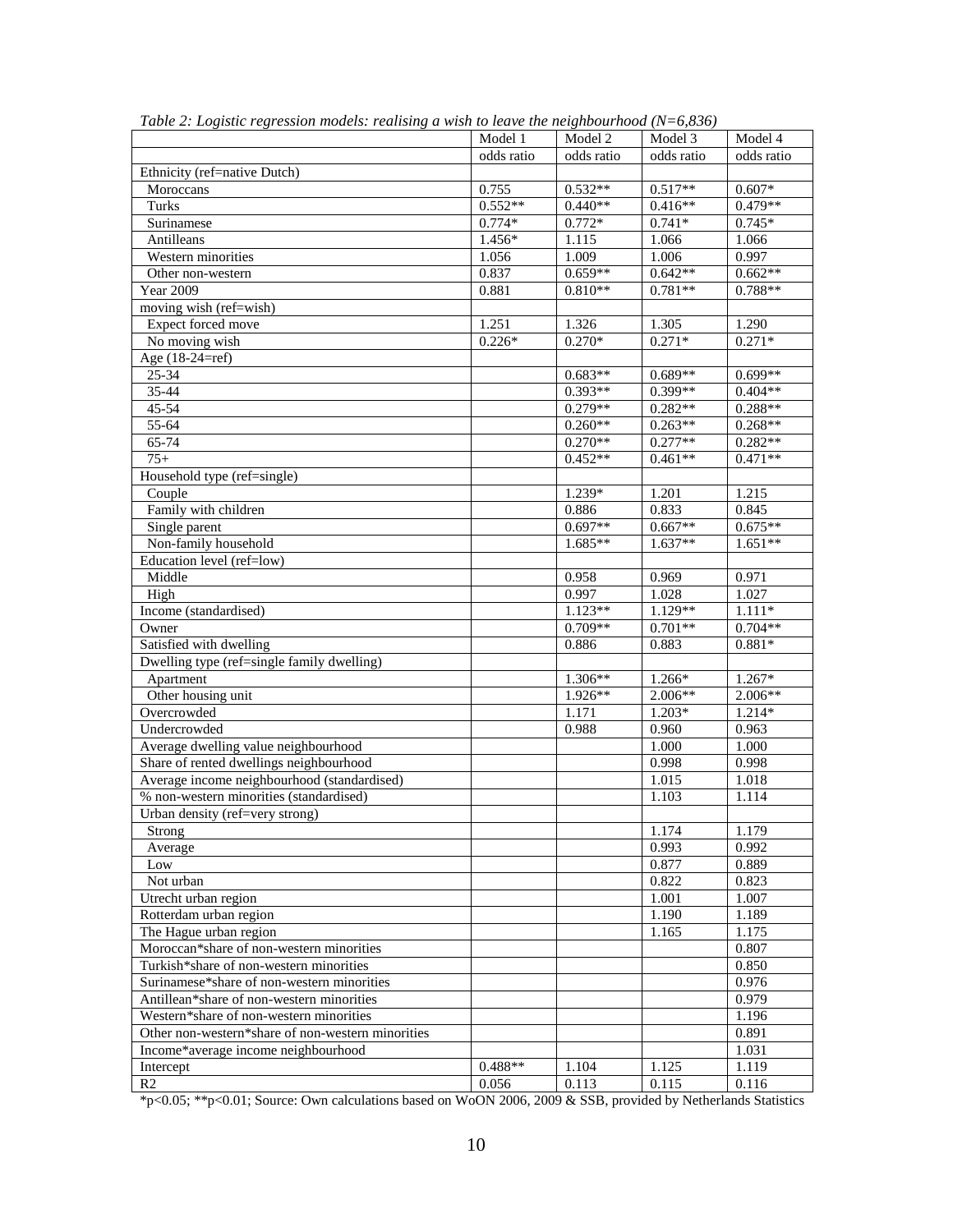# *Who is Successful in Leaving Ethnic Minority Concentration Neighbourhoods?*

In model 5 we selected households who live in ethnic minority concentration neighbourhoods and who state they want to leave their neighbourhood. We defined ethnic minority concentration neighbourhoods as neighbourhoods with more than  $40\%$  $40\%$  non-western minorities<sup>4</sup>. In total 2,250 of the 6,836 respondents with a desire to leave live in an ethnic minority concentration neighbourhood. For this group we estimated a multinomial logit model, to test whether they did not move, moved to an ethnic minority concentration neighbourhood<sup>[5](#page-12-0)</sup> or moved to a neighbourhood with a lower share of non-western minorities. Of the 2,250 respondents, 1,616 (72%) did not move, 220 (10%) moved to an ethnic concentration neighbourhood and 414 (18%) moved to a less concentrated neighbourhood. The reference category are respondents who did not move.

Model 5 (Table 3) shows that there are no significant ethnic differences in the probability to move to ethnic minority concentration neighbourhoods. However, Moroccans, Turks, Surinamese and other non-western minorities are less likely to move to a *neighbourhood with a lower share of non-western ethnic minorities*. For these four groups, the model thus confirms hypothesis 3. Antilleans and western minorities do not differ from native Dutch respondents in their probability to move to a neighbourhood with a lower share of non-western minorities.

Besides ethnicity also other personal characteristics affect the probability to move. Compared to the youngest age group of 18-24 years, older respondents are less likely to move, both to a concentration neighbourhood and to a neighbourhood with a lower share of non-western minorities. Similarly, respondents who did not want to move and those who live in an owneroccupied dwelling are less likely to move two both neighbourhood types. Respondents who are satisfied with their dwelling are less likely to move to a minority concentration neighbourhood, but equally likely as dissatisfied respondents to move to a neighbourhood with a lower share of non-western minorities. Probably respondents who are satisfied with their dwelling only move when they can significantly improve their neighbourhood situation. Respondents who live overcrowded are more likely to move to neighbourhoods with a lower share of non-western minorities. This is surprising, because overcrowding can be a reason for urgent moving desires, which will leave not much choice in the selection of a neighbourhood. On the other hand, especially families with (young) children live in crowded conditions, and this is especially the group that moves from (inner-city) ethnic minority concentration neighbourhoods to (suburban) neighbourhoods with lower shares of minorities.

Also neighbourhood characteristics affect whether people move and which neighbourhood type they move to. In neighbourhoods with high shares of rented dwellings, respondents less often move to other ethnic minority concentration neighbourhoods. In the Utrecht urban region, respondents are less likely to move, both to other concentration neighbourhoods and to less concentrated neighbourhoods. Respondents in the most dense urban areas are less likely to move to less concentrated neighbourhoods than respondents in less dense neighbourhoods. A high share of non-western minorities in the neighbourhood reduces the probability to move to less concentrated neighbourhoods. Hereby it is important to take into account that less concentrated neighbourhoods are defined as neighbourhoods with less than 40% non-western minorities.

<span id="page-12-1"></span> <sup>4</sup> Within the four urban regions, 7% of the neighbourhoods have more than 40% non-western minorities but 19% of the inhabitants live in these neighbourhoods. For comparative reasons we also estimated a model in which minority concentration neighbourhoods are defined as having more than 25% non-western minorities. Most outcomes are similar, except for Antilleans, who in this model are found to less often move to less concentrated neighbourhoods, while this is not significant in the presented model.<sup>5</sup> Including moves within the same neighbourhood.

<span id="page-12-0"></span>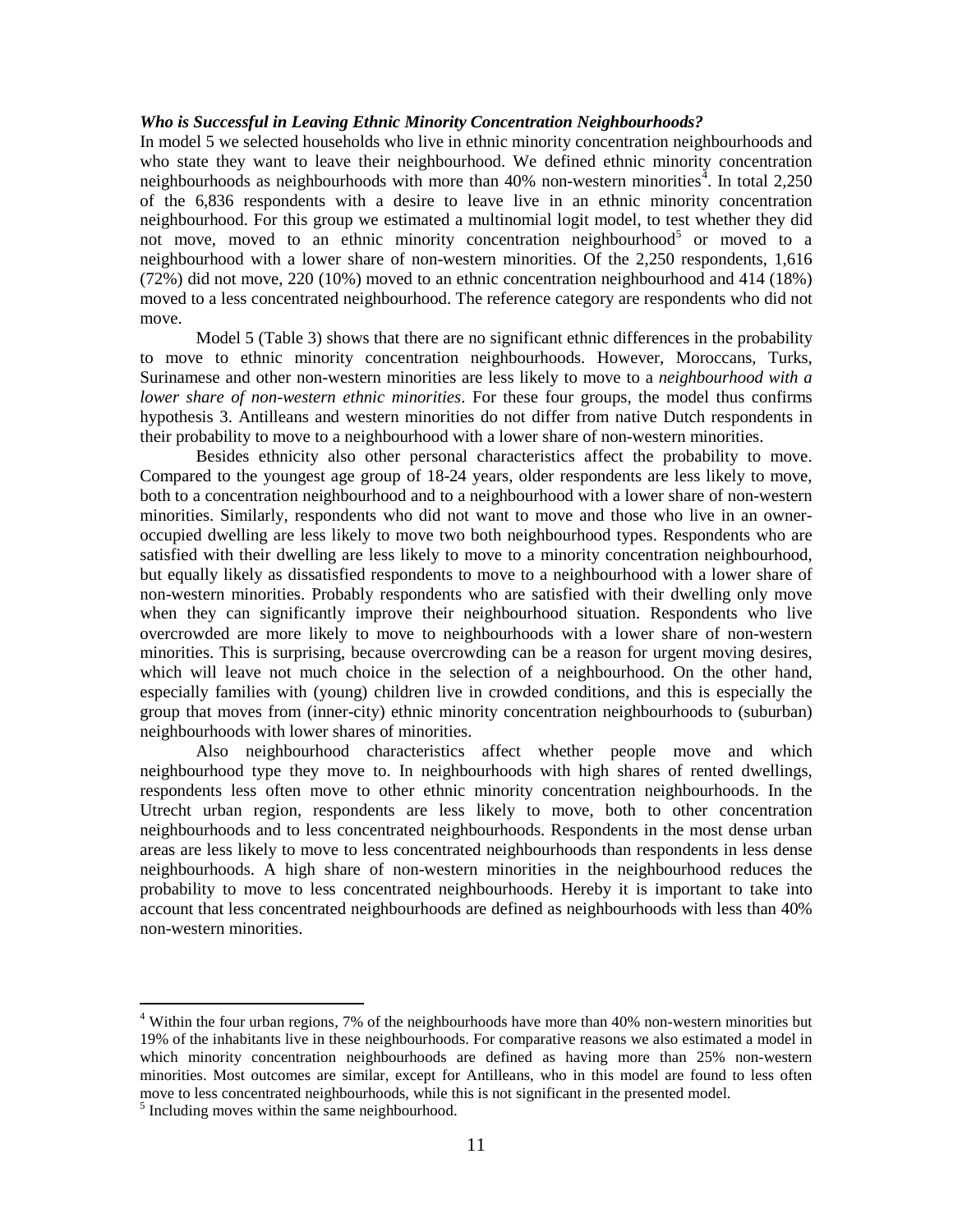# *Table 3: Multinomial regression models*

*Model 5: did not move (ref), moved to ethnic minority concentration neighbourhood, or moved to neighbourhood with a lower share of non-western ethnic minorities (N=2250)*

|                        |  |  |  |  | Model 6: did not move (ref), moved to low-income neighbourhood, or moved to higher income |  |  |  |
|------------------------|--|--|--|--|-------------------------------------------------------------------------------------------|--|--|--|
| neighbourhood (N=2780) |  |  |  |  |                                                                                           |  |  |  |

|                                            | Model 5        |                | Model 6    |            |  |
|--------------------------------------------|----------------|----------------|------------|------------|--|
|                                            | To ethnic      | To nbh with    | To low-    | To higher  |  |
|                                            | minority       | lower share of | income nbh | income nbh |  |
|                                            | concen-tration | minorities     |            |            |  |
|                                            | nbh            |                |            |            |  |
|                                            | odds ratio     | odds ratio     | odds ratio | odds ratio |  |
| Ethnicity (ref=native Dutch)               |                |                |            |            |  |
| Moroccans                                  | 0.932          | $0.351**$      | 0.983      | $0.369**$  |  |
| Turks                                      | 1.227          | $0.117**$      | 1.415      | $0.102**$  |  |
| Surinamese                                 | 1.361          | $0.508**$      | 1.175      | $0.515**$  |  |
| Antilleans                                 | 1.878          | 0.657          | 1.319      | 0.741      |  |
| Western minorities                         | 1.055          | 1.215          | 1.070      | 1.087      |  |
| Other non-western                          | 0.825          | $0.567*$       | 0.969      | $0.470**$  |  |
| <b>Year 2009</b>                           | 0.924          | $0.696*$       | 0.968      | 0.892      |  |
| No moving wish                             | $3.650**$      | 3.938**        | 2.630**    | $4.311**$  |  |
| Age (18-24=ref)                            |                |                |            |            |  |
| 25-34                                      | $0.730**$      | 0.755          | $0.565**$  | 0.945      |  |
| 35-44                                      | $0.329**$      | $0.538**$      | $0.291**$  | $0.639*$   |  |
| 45-54                                      | $0.304*$       | $0.276**$      | $0.241**$  | $0.319**$  |  |
| $55 - 64$                                  | 0.453          | $0.278**$      | 0.399**    | $0.281**$  |  |
| 65-74                                      | 0.407          | $0.377**$      | $0.509*$   | $0.391**$  |  |
| $75+$                                      | 0.702          | 0.633          | $0.350*$   | 0.737      |  |
| Household type (ref=single)                |                |                |            |            |  |
| Couple                                     | 0.916          | 1.183          | 0.751      | 1.217      |  |
| Family with children                       | 0.948          | 0.713          | 1.032      | 0.697      |  |
| Single parent                              | 0.666          | 0.744          | 0.620      | $0.612*$   |  |
| Non-family household                       | 2.041          | 1.362          | 1.386      | $1.672*$   |  |
| Education level (ref=low)                  |                |                |            |            |  |
| Middle                                     | 0.960          | 1.190          | 0.928      | 1.028      |  |
| High                                       | 0.840          | 1.215          | 0.783      | 1.299      |  |
| Income (standardised)                      | 0.934<br>1.186 |                | 0.972      | 1.029      |  |
| Owner                                      | $0.552*$       | $0.602*$       | $0.447**$  | 0.711      |  |
| Satisfied with dwelling                    | $0.758*$       | 0.860          | $0.665**$  | 0.992      |  |
| Dwelling type (ref=single family dwelling) |                |                |            |            |  |
| Apartment                                  | 1.200          | 1.050          | 1.108      | 1.019      |  |
| Other housing unit                         | 2.111          | 1.482          | 1.495      | 1.143      |  |
| Overcrowded                                | 1.279          | 1.399*         | 1.025      | $1.466*$   |  |
| Undercrowded                               | 0.949          | 0.894          | 0.765      | 0.850      |  |
| Average dwelling value neighbourhood       | 0.997          | 1.003          | 0.995      | 1.000      |  |
| Share of rented dwellings neighbourhood    | 0.984**        | 0.998          | 0.992      | 0.994      |  |
| Average income neighbourhood               | 0.910          | 0.748          | 0.963      | 0.915      |  |
| % non-western minorities (standardised)    | 1.223          | 0.781          | 1.039      | 0.992      |  |
| Highest urban density                      | 0.835          | $0.459**$      | 0.910      | 0.667      |  |
| Utrecht urban region                       | $0.482*$       | 0.671          | 1.201      | $0.631*$   |  |
| Rotterdam urban region                     | 0.958          | 1.741          | 1.379      | 1.044      |  |
| The Hague urban region                     | 0.666          | 1.704          | 0.849      | 0.980      |  |
| Intercept                                  | 0.485          | 0.319          | 0.876      | 0.380      |  |
| R <sub>2</sub>                             | 0.126          |                | 0.119      |            |  |

 $*$  p<0.05

\*\*p<0.01

Source: Own calculations based on WoON 2006 and 2009 and SSB, provided by Netherlands Statistics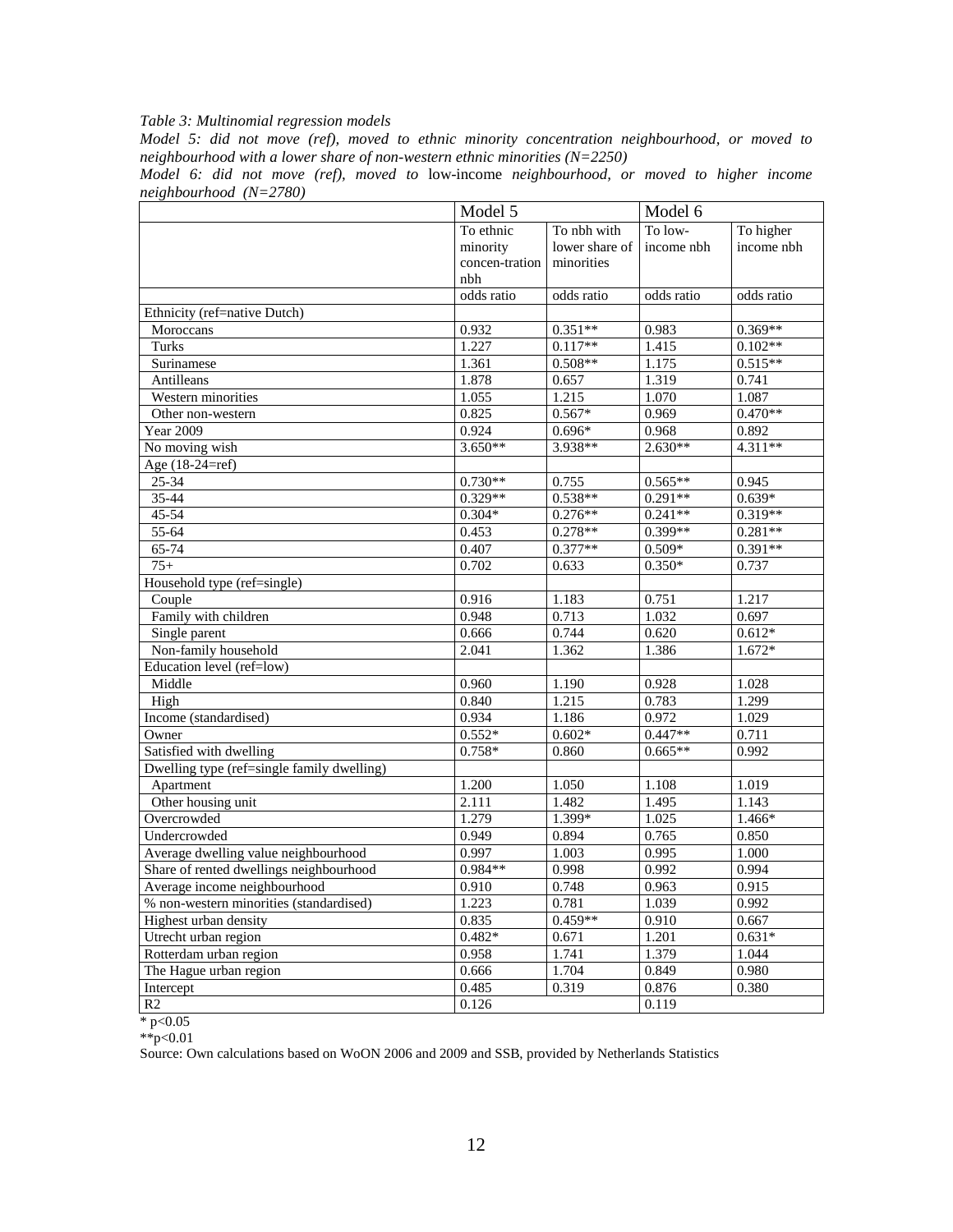#### *Who is Successful in Leaving Low-Income Neighbourhoods?*

For this model we selected households who live in low-income neighbourhoods and who state they want to leave their neighbourhood. We defined low-income neighbourhoods as neighbourhoods where the average gross income per inhabitant is lower than  $\epsilon 18,000$  per year<sup>[6](#page-12-1)</sup>. 2,780 of the 6,836 respondents with a desire to leave their neighbourhood live in low-income neighbourhoods. Of this group 1,983 respondents (71%) did not move, 298 respondents (11%) moved to another low-income neighbourhood and 499 respondents (18%) moved to a higher income neighbourhood. In a multinomial logit model (see Table 3, model 6) we test which characteristics of individuals and neighbourhoods are related to the probability to not move at all, to move to another low-income neighbourhood or to move to a higher-income neighbourhood. The reference category are the respondents who did not move. Ethnicity has no effect on the probability to move to another low-income neighbourhood. However, Moroccans, Turks, Surinamese and other non-western minorities are significantly less likely to move to a higherincome neighbourhood.

In hypothesis 4 we stated that low-income households who want to leave their lowincome neighbourhood will be less likely to move to a higher income neighbourhood and more likely to move to another low-income neighbourhood. Based on the model outcomes we can reject this hypothesis. For respondents in low-income neighbourhoods who want to leave their neighbourhood, income has no significant effect on not moving, moving to a low-income neighbourhood or moving to a high income neighbourhood. This is surprising, as high income households usually have more opportunities to realise their desire to leave the neighbourhood and especially more opportunities to move to higher income neighbourhoods.

Compared to the youngest age group of 18-24 years, all other age groups are less likely to move, both to another low-income neighbourhood and to a higher income neighbourhood. Single parent families are less likely to move to higher income neighbourhoods and non-family households are more likely to move to higher income neighbourhoods. Respondents who want to move or who expect to be forced to move are much more likely to move, both to low-income neighbourhoods and to higher income neighbourhoods than respondents who do not want to move. Respondents in owner occupied dwellings and respondents who are satisfied with their dwelling are less likely to move to another low-income neighbourhood. Probably because they only leave their attractive dwelling if they can improve their neighbourhood situation. Households who live overcrowded are 1,5 times more likely to move to a higher income neighbourhood. This might be explained by a similar mechanism as why this group is most likely to leave minority concentration neighbourhoods; couples who live in low-income minority concentration neighbourhoods and who move to a larger dwelling in a wealthier and less concentrated neighbourhood after they have their first child. Respondents who live in the Utrecht urban region are less likely to move to higher income neighbourhoods.

# **Conclusions and Discussion**

A substantial body of literature has analysed the characteristics of people who want to leave the neighbourhood or who actually do leave the neighbourhood. Several studies have shown that the native majority is more likely than ethnic minorities to (want to) leave neighbourhoods with

 $6$  Approximately 30% of Dutch residents have a gross income below  $\in$ 18,000 in 2009. Within the four urban regions 15% of neighbourhoods is a low-income neighbourhood according to this definition. However, 22% of the *inhabitants* of the four urban regions live in neighbourhoods with an average income below 18,000 euro per year. For comparative purposes, we also estimated a model in which low-income neighbourhoods are defined as neighbourhoods with an income below 16,000. Most outcomes from this model are similar.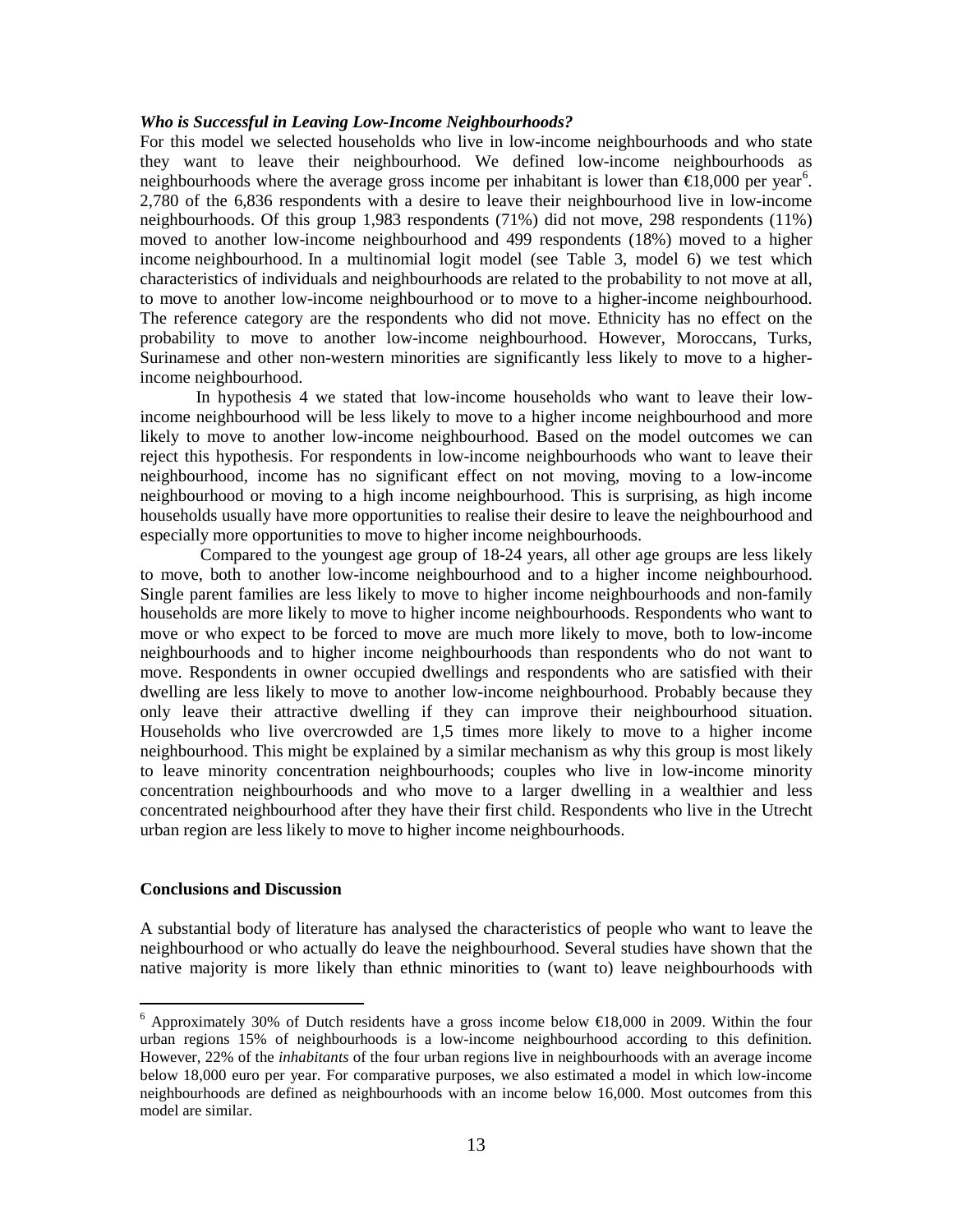higher shares of ethnic minorities. Selectivity in desires to leave one's neighbourhood can produce or reproduce (ethnic) residential segregation (Van Ham and Feijten 2008), but only if people actually realise their desire to leave. Residential mobility research, however, reveals that most people with a desire to move, do not realise this desire. The discrepancy between moving desires and behaviour appears to be especially large for ethnic or racial minorities (Crowder 2001; De Groot et al*.* 2011).

This paper has focused on individuals with a *desire to leave their neighbourhood*. We investigated ethnic differences in the extent to which people are able to fulfil their desire, including whether they are successful in escaping from ethnic minority concentration or lowincome neighbourhoods. This will give more insight into the mechanisms behind (ethnic) residential segregation, especially in the context of the debate on voluntary versus involuntary segregation.

In line with our hypothesis, we find that Turks, Moroccans, Surinamese and other nonwestern ethnic minorities are less successful than native Dutch in realising a desire to leave their neighbourhood. This effect is not significant for Antilleans and western minorities. Non-western minorities and low-income households who want to leave their neighbourhood are less likely to leave and thus more likely to be trapped in undesired neighbourhoods.

Many studies have found that a combination of personal characteristics and neighbourhood conditions affect the desire to leave the neighbourhood (Lee et al*.* 1994; Van Ham and Feijten 2008) and many studies have found significant effects of neighbourhood characteristics on actual mobility out of the neighbourhood (Bolt and Van Kempen 2003; Ellen 2000; Van Ham and Clark 2009). We, however, have found no effect of neighbourhood characteristics on the realisation of wishes to leave the neighbourhood. Although neighbourhood characteristics have been found to affect both desires to leave and mobility out of the neighbourhood, they do not affect mobility out of the neighbourhood *conditional on the desire to leave*. For individuals who want to leave, neighbourhood characteristics such as the share of minorities or average income do not affect their probability of success.

Many studies show that ethnic minorities less often than natives leave ethnic minority concentration neighbourhoods, or that non-Hispanic Whites are more likely than other groups to leave Black neighbourhoods. We studied whether ethnic minorities are also less successful in leaving ethnic minority concentration neighbourhoods *if they have expressed a desire to leave their neighbourhood*. For none of the ethnic groups the share of ethnic minorities in the neighbourhood has a significant effect on their realisation of desires to leave. Non-western minorities are equally successful if they want to leave ethnic minority concentration neighbourhoods as if they want to leave neighbourhoods with lower shares of minorities. The fact, found in earlier research, that ethnic minorities are less likely to leave ethnic minority concentration neighbourhoods is thus most likely explained by the fact they are less likely to *want to leave* these neighbourhoods, which could indicate voluntary segregation. Regardless of neighbourhood characteristics, Moroccans, Turks, Surinamese and other non-western minorities are found to be less successful in realising desires to leave. Since these groups often live in ethnic minority concentration neighbourhoods, their inability to realise their desire to leave can keep segregation at relatively high levels. This is further emphasised by our finding that Turks, Moroccans, Surinamese and other non-western minorities from ethnic minority concentration neighbourhoods are less likely to move to neighbourhoods with lower shares of non-western minorities.

Next to ethnic background, we examined the role of income. Focussing on individuals in the lowest income neighbourhoods, we hypothesize that low-income households are less likely to escape these neighbourhoods and move to higher income neighbourhoods. Contrary to our expectations, income has neither an effect on the probability to escape from the lowest income neighbourhoods, nor on the probability to escape from the most ethnically concentrated neighbourhoods. We do, however, find an effect of *ethnicity* on the probability to escape from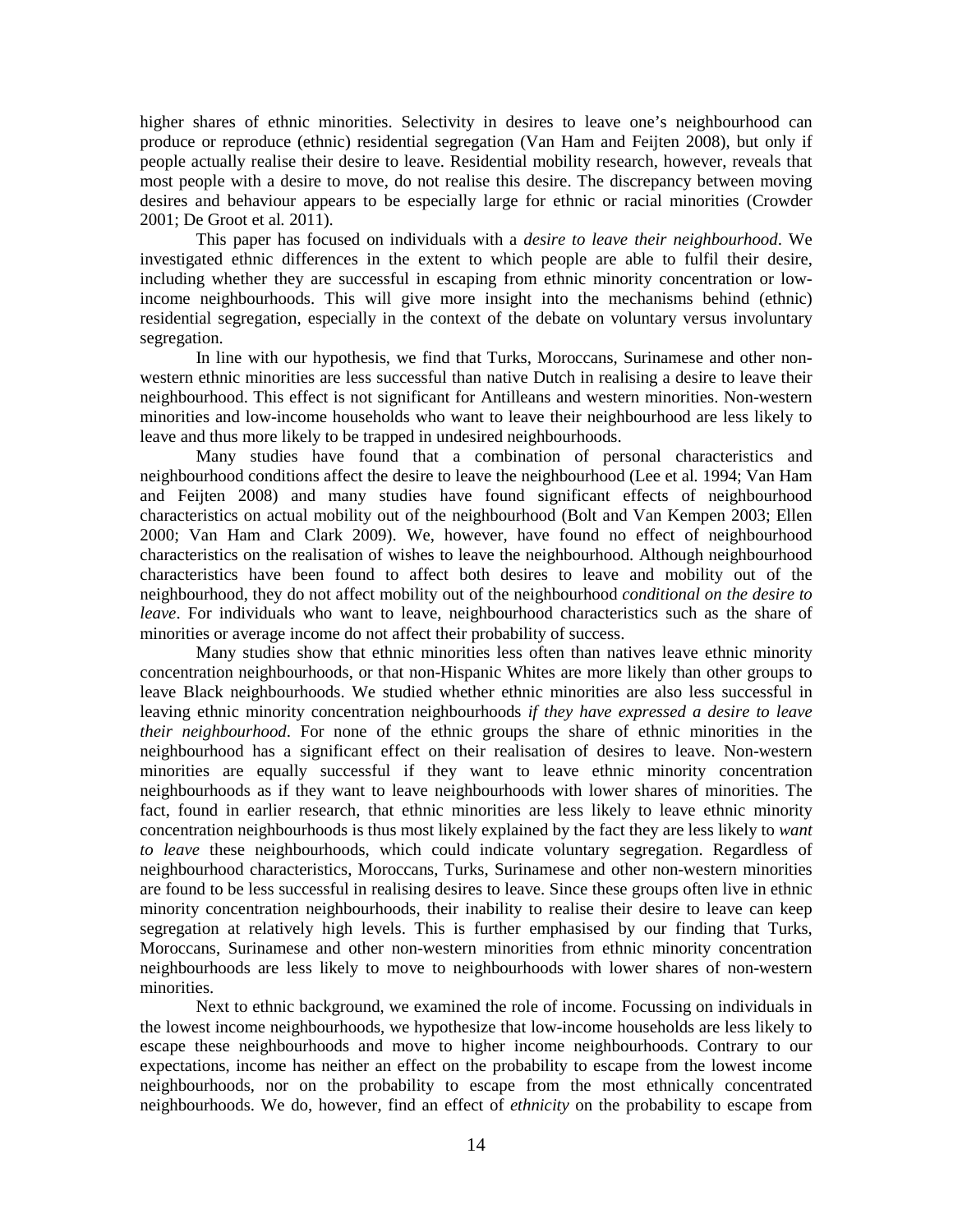low-income neighbourhoods. Turks, Moroccans, Surinamese and other non-western minorities who want to leave their neighbourhood and live in the lowest income neighbourhoods are less likely to move to higher income neighbourhoods.

More insight in the drivers of selective mobility will contribute to a better understanding of the causes of segregation. This paper provides new insights in selective mobility because it shows selectivity in the discrepancy between desires to leave and actual mobility out of the neighbourhood. Ethnic minorities are found to be less successful in realising desires to leave the neighbourhood and even if they manage to leave low-income or ethnic minority concentration neighbourhoods they more often move to other low-income or ethnic minority concentration neighbourhoods.

#### **Acknowledgements**

The research leading to these results has received funding from the European Research Council under the European Union's Seventh Framework Programme (FP/2007-2013) / ERC Grant Agreement n. 615159 (ERC Consolidator Grant DEPRIVEDHOODS, Socio-spatial inequality, deprived neighbourhoods, and neighbourhood effects) and from the Marie Curie programme under the European Union's Seventh Framework Programme (FP/2007-2013) / Career Integration Grant n. PCIG10-GA-2011-303728 (CIG Grant NBHCHOICE, Neighbourhood choice, neighbourhood sorting, and neighbourhood effects).

### **References**

- Aslund, O. (2004). Now and forever? Initial and subsequent location choices of immigrants. *Regional Science and Urban Economics*, *35*, 141-165.
- Bolt, G. (2001). *Wooncarrières van Turken en Marokkanen in Ruimtelijk perspectief*. Utrecht: KNAW/ FRW.
- Bolt, G., & Kempen, R. van (2003). Escaping poverty neighbourhoods in the Netherlands, *Housing, Theory and Society 20* (2), 209–222.
- Bolt G., & Kempen, R. van (2010). Ethnic Segregation and Residential Mobility: and socioeconomic determinants of neighbourhood desirability. *American Sociological Review, 64* (3), 461-479.
- Boschman, S., & Groot, C. de (2011). Verhuiswensen en verhuisgedrag, verschillen tussen herkomstgroepen. *Migrantenstudies, 27* (1), 101-117.
- Brama A. (2006). White flight? The production and reproduction of concentration areas in Swedish cities 1990-2000. *Urban Studies, 43*, 1127-1143.
- Brown, L.A., & Moore E.G. (1970). The intra-urban migration process. A perspective. *Geografiska Annaler B, 52*, 1-13.
- Castles, S. (2006). Guestworkers in Europe: A resurrection? *International migration review, 40* (4), 741-766.
- Clark, W. (1991). Residential Preferences and Neighbourhood Racial Segregation: A test of the Schelling Segregation model. *Demography, 28* (1), 1-18.
- Clark, W., Deurloo, M., & Dieleman, F. (2006). Residential mobility and neighbourhood outcomes. *Housing Studies 21* (3), 323-342.
- Clark, W., & Ledwith, V. (2007). How much does income matter in neighbourhood choice? *Population Research and policy review 26*, 145-161.
- Connerly, C. (1986). The impact of neighborhood social relations on prospective mobility, *Social Science Quarterly, 67* 187-194.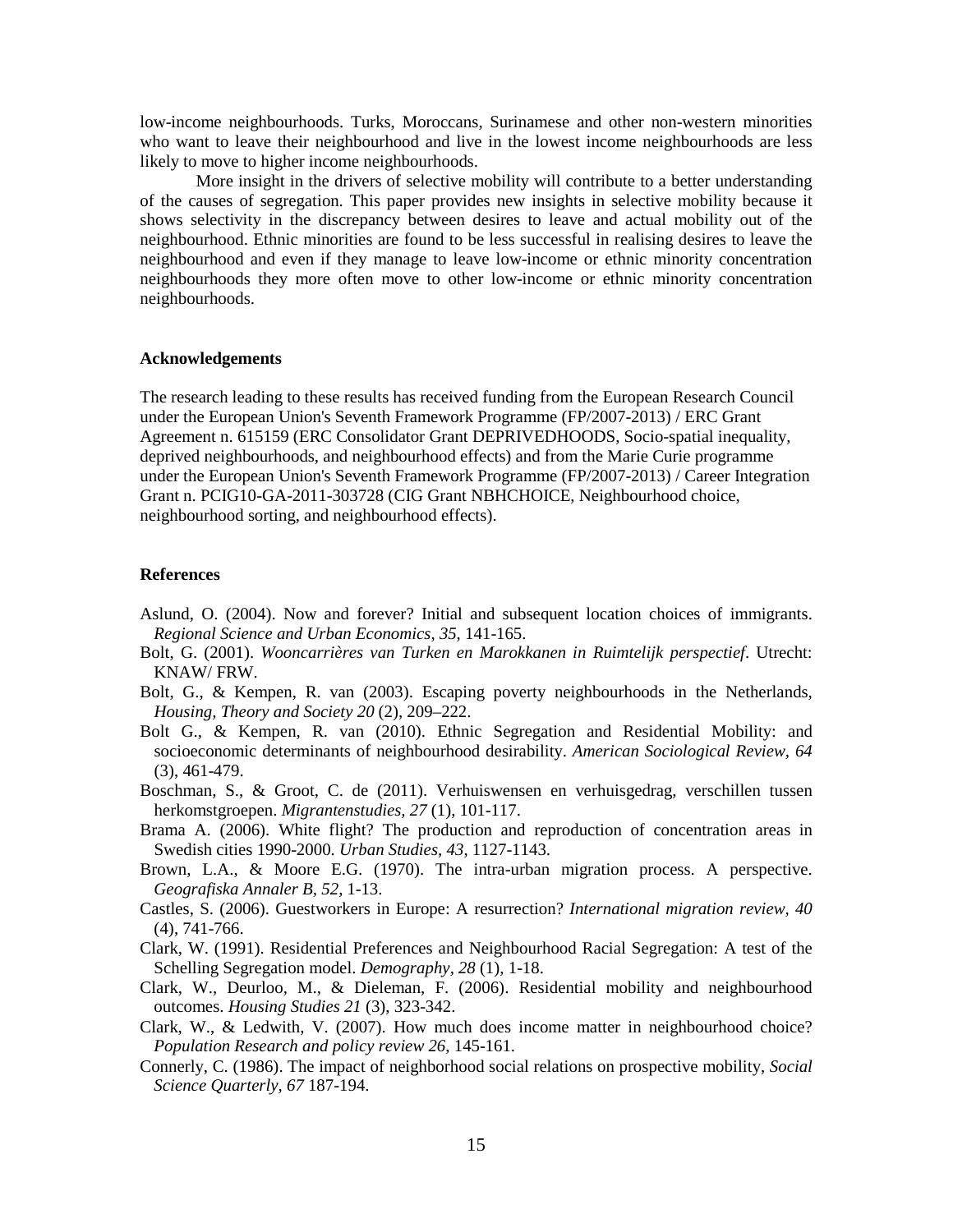- Coulter, R. Ham, M. van & Feijten, P. (2011). A longitudinal analysis of moving desires, expectations and actual moving behaviour. *Environment and Planning A*, *43* (11), 2742-2760.
- Crowder, K.D. (2001). Racial Stratification in the actuation of mobility expectations; microlevel impacts of racially restrictive housing markets. *Social Forces, 79* (4), 1377-1396.
- Dagevos, J. (2007). Arbeid en Inkomen In J. Dagevos, M. Gijsberts (Eds.), *Jaarrapport Integratie 2007* (pp. 131-162). Den Haag: SCP.
- DaVanzo, J. (1981). Repeat migration, information costs, and location-specific capital, *Population and Environment, 4,* 45-73.
- Dawkins, C. (2006). Are Social Networks the Ties that Bind Families to Neighborhoods? *Housing Studies, 21* (6), 867-881.
- Dekker, K. (2013). Testing the racial proxy hypothesis: What is it that residents don't like about their neighbourhood. In M. Van Ham, D. Manley, N. Bailey, L. Simpson & D. Mclennon (Eds) *Understanding neighbourhood dynamics* (pp. 225-254). London: Springer.
- Doff, W. (2010). The significance of self-selection for neighbourhood sorting. In: *Puzzling Neighbourhood Effects* W. Doff (IOS Press, Amsterdam) 121-138.
- Ellen, I.G. (2000). Race-based neighbourhood projection: A proposed framework for understanding new data on racial integration. *Urban Studies 37* (9), 1513-1533.
- Farley, R., Schuman, H., Bianchi, S., Colosanto, D., & Hatchet, S. (1978). Chocolate City, Vanilla Suburbs; Will the Trend towards racialy separate communities continue? *Social Science Research, 7*, 319-344.
- Feijten, P., & Ham, M. van (2009). Neighbourhood Change. Reason to leave? *Urban Studies*, *46* (10), 2103-2122.
- Friedrichs, J., Galster, G., & Musterd, S. (2003). Neighbourhood effects on social opportunities, the European and American Research and Policy Context. *Housing Studies, 18* (6) 797-806.
- Groot, C. de, Manting, D., & Boschman, S. (2008). *Verhuiswensen en verhuisgedrag in Nederland; een landsdekkend onderzoek*. Den Haag: PBL.
- Groot, C. de, Mulder, C.H., & Manting, D. (2011). Intentions to move and actual moving behaviour in the Netherlands, *Housing Studies, 26* (3), 307–328.
- Harris, D. (1999). Property values drop when blacks move in, because; Racial and socioeconomic determinants of neighbourhood desirability. *American Sociological Review, 64* (3), 461-479.
- Harris D. (2001). Why are whites and blacks averse to black neighbors? *Social Science Research, 30* (1) 100–116.
- Kan, K. (1999). Expected and unexpected residential mobility*. Journal of Urban Economics*, *45*, 72-96.
- Kearns, A., & Parkes, A. (2003). Living in and leaving poor neighbourhood conditions in England. *Housing Studies*, *18* (6), 827-851.
- Krysan, M. (2002). Whites who say they'd flee: who are they, and why would they leave? *Demography, 39* (4), 675-696.
- Krysan, M., Couper, M.P., Farley, R., & Forman, T.A. (2009). Does race matter in neighbourhood preferences? Results from a video experiment. *American Journal of Sociology, 115* (2), 527-559.
- Kullberg, J., Vervoort, M., & Dagevos, J. (2009). *Goede buren kun je niet kopen*. Den Haag: SCP.
- Landale, N.S., & Guest, A.M. (1985). Constraints, Satisfaction and residential mobility: Speare's model reconsidered. *Demography, 22* (2), 199-222.
- Lee, B.A., Oropesa R.S., & Kanan J.W. (1994). Neighbourhood Context and residential mobility. *Demography*, *31* (2), 249-270.
- Logan, J.R., & Alba R.D. (1993). Locational returns to human capital; minority access to suburban community resources. *Demography, 30*, 243-268.